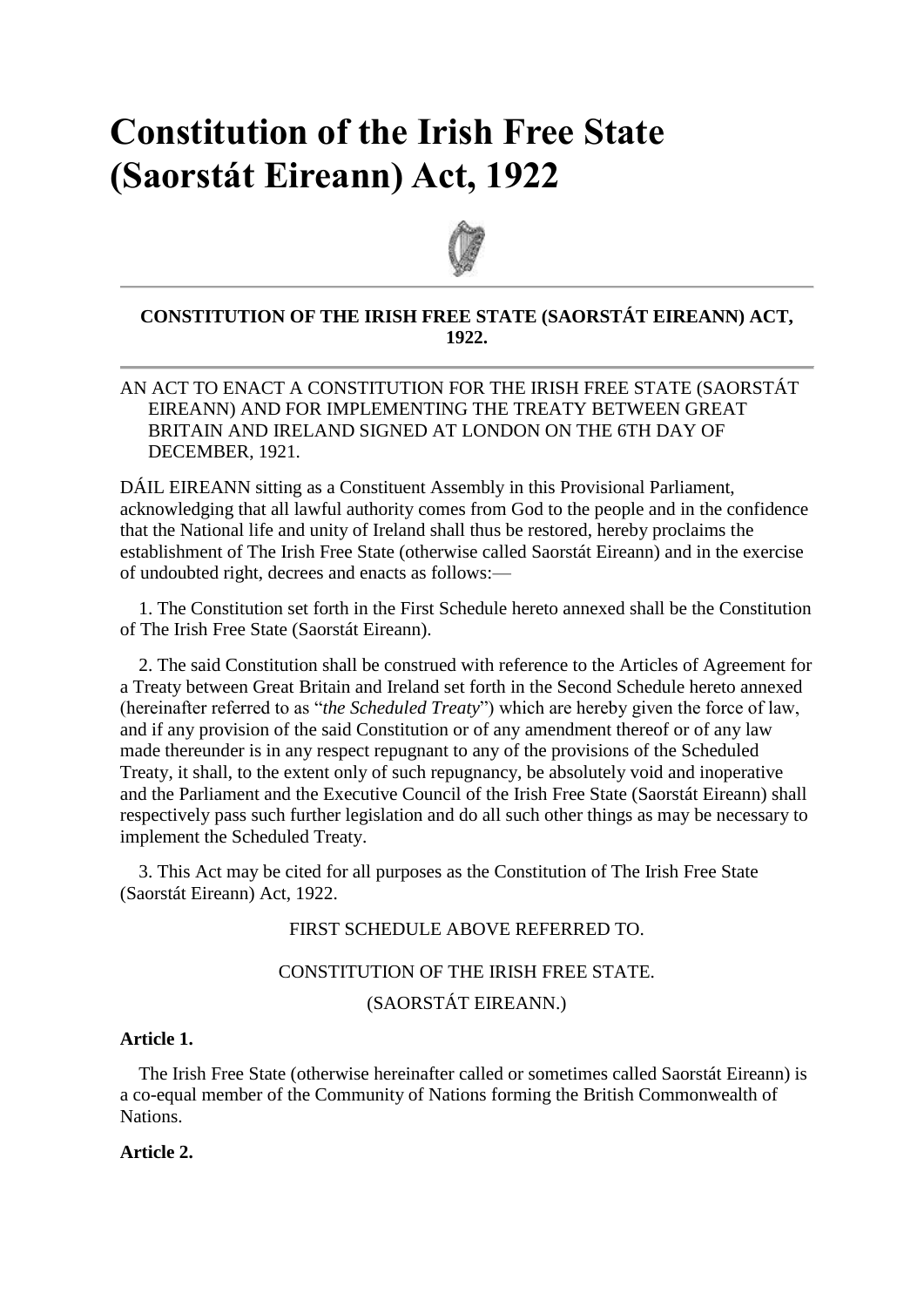All powers of government and all authority, legislative, executive, and judicial, in Ireland are derived from the people of Ireland, and the same shall be exercised in the Irish Free State (Saorstát Eireann) through the organisations established by or under, and in accord with, this Constitution.

## **Article 3.**

Every person, without distinction of sex, domiciled in the area of the jurisdiction of the Irish Free State (Saorstát Eireann) at the time of the coming into operation of this Constitution, who was born in Ireland or either of whose parents was born in Ireland or who has been ordinarily resident in the area of the jurisdiction of the Irish Free State (Saorstát Eireann) for not less than seven years, is a citizen of the Irish Free State (Saorstát Eireann) and shall within the limits of the jurisdiction of the Irish Free State (Saorstát Eireann) enjoy the privileges and be subject to the obligations of such citizenship: Provided that any such person being a citizen of another State may elect not to accept the citizenship hereby conferred; and the conditions governing the future acquisition and termination of citizenship in the Irish Free State (Saorstát Eireann) shall be determined by law.

## **Article 4.**

The National language of the Irish Free State (Saorstát Eireann) is the Irish language, but the English language shall be equally recognised as an official language. Nothing in this Article shall prevent special provisions being made by the Parliament of the Irish Free State (otherwise called and herein generally referred to as the "*Oireachtas*") for districts or areas in which only one language is in general use.

## **Article 5.**

No title of honour in respect of any services rendered in or in relation to the Irish Free State (Saorstát Eireann) may be conferred on any citizen of the Irish Free State (Saorstát Eireann) except with the approval or upon the advice of the Executive Council of the State.

#### **Article 6.**

The liberty of the person is inviolable, and no person shall be deprived of his liberty except in accordance with law. Upon complaint made by or on behalf of any person that he is being unlawfully detained, the High Court and any and every judge thereof shall forthwith enquire into the same and may make an order requiring the person in whose custody such person shall be detained to produce the body of the person so detained before such Court or judge without delay, and to certify in writing as to the cause of the detention and such Court or judge shall thereupon order the release of such person unless satisfied that he is being detained in accordance with the law:

Provided, however, that nothing in this Article contained shall be invoked to prohibit, control or interfere with any act of the military forces of the Irish Free State (Saorstát Eireann) during the existence of a state of war or armed rebellion.

## **Article 7.**

The dwelling of each citizen is inviolable and shall not be forcibly entered except in accordance with law.

# **Article 8.**

Freedom of conscience and the free profession and practice of religion are, subject to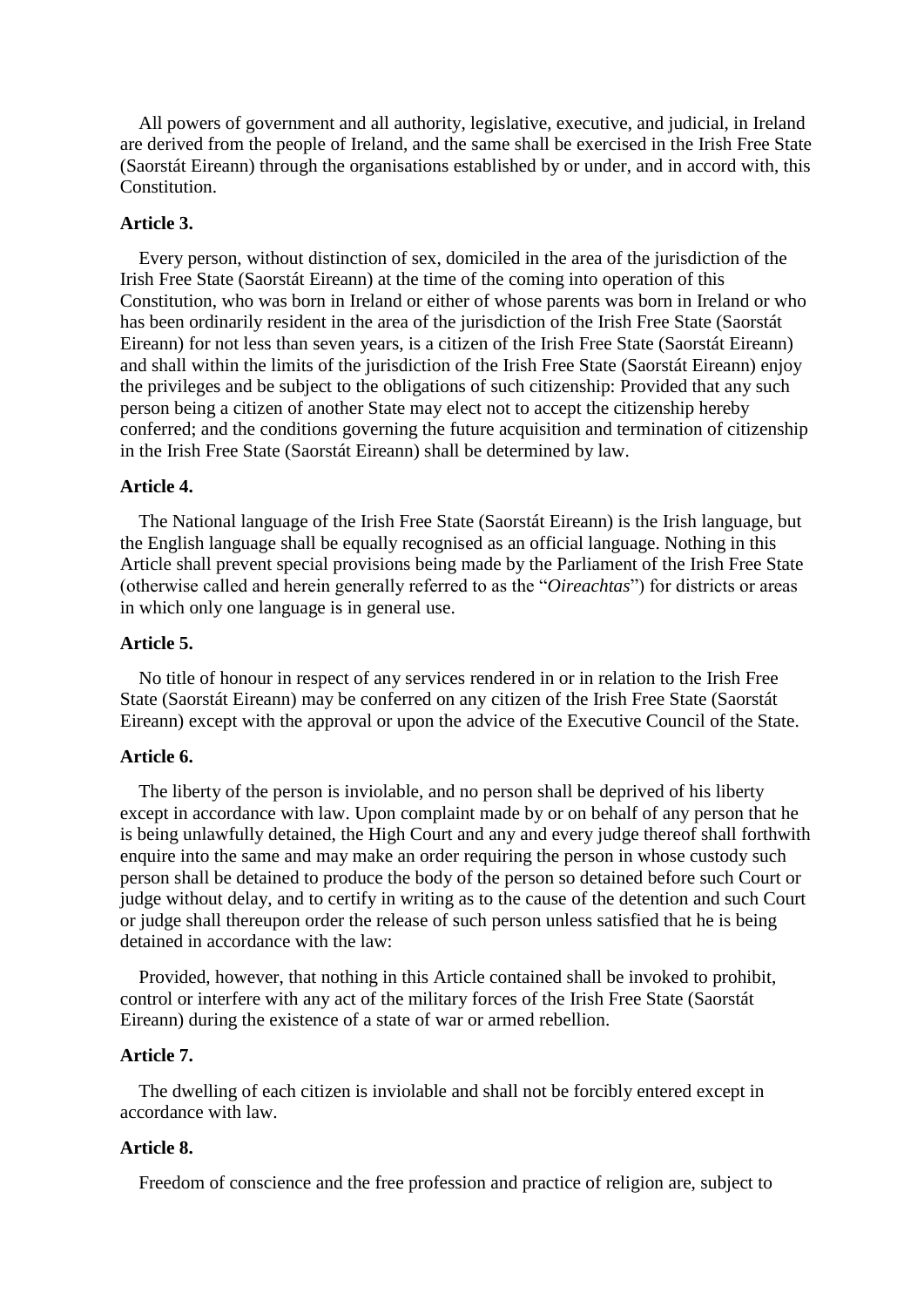public order and morality, guaranteed to every citizen, and no law may be made either directly or indirectly to endow any religion, or prohibit or restrict the free exercise thereof or give any preference, or impose any disability on account of religious belief or religious status, or affect prejudicially the right of any child to attend a school receiving public money without attending the religious instruction at the school, or make any discrimination as respects State aid between schools under the management of different religious denominations, or divert from any religious denomination or any educational institution any of its property except for the purpose of roads, railways, lighting, water or drainage works or other works of public utility, and on payment of compensation.

## **Article 9.**

The right of free expression of opinion as well as the right to assemble peaceably and without arms, and to form associations or unions is guaranteed for purposes not opposed to public morality. Laws regulating the manner in which the right of forming associations and the right of free assembly may be exercised shall contain no political, religious or class distinction.

## **Article 10.**

All citizens of the Irish Free State (Saorstát Eireann) have the right to free elementary education.

## **Article 11.**

All the lands and waters, mines and minerals, within the territory of the Irish Free State (Saorstát Eireann) hitherto vested in the State, or any department thereof, or held for the public use or benefit, and also all the natural resources of the same territory (including the air and all forms of potential energy), and also all royalties and franchises within that territory shall, from and after the date of the coming into operation of this Constitution, belong to the Irish Free State (Saorstát Eireann), subject to any trusts, grants, leases or concessions then existing in respect thereof, or any valid private interest therein, and shall be controlled and administered by the Oireachtas, in accordance with such regulations and provisions as shall be from time to time approved by legislation, but the same shall not, nor shall any part thereof, be alienated, but may in the public interest be from time to time granted by way of lease or licence to be worked or enjoyed under the authority and subject to the control of the Oireachtas: Provided that no such lease or licence may be made for a term exceeding ninety-nine years, beginning from the date thereof, and no such lease or licence may be renewable by the terms thereof.

## **Article 12.**

A Legislature is hereby created, to be known as the Oireachtas. It shall consist of the King and two Houses, the Chamber of Deputies (otherwise called and herein generally referred to as "*Dáil Eireann*") and the Senate (otherwise called and herein generally referred to as "*Seanad Eireann*"). The sole and exclusive power of making laws for the peace, order and good government of the Irish Free State (Saorstát Eireann) is vested in the Oireachtas.

## **Article 13.**

The Oireachtas shall sit in or near the city of Dublin or in such other place as from time to time it may determine.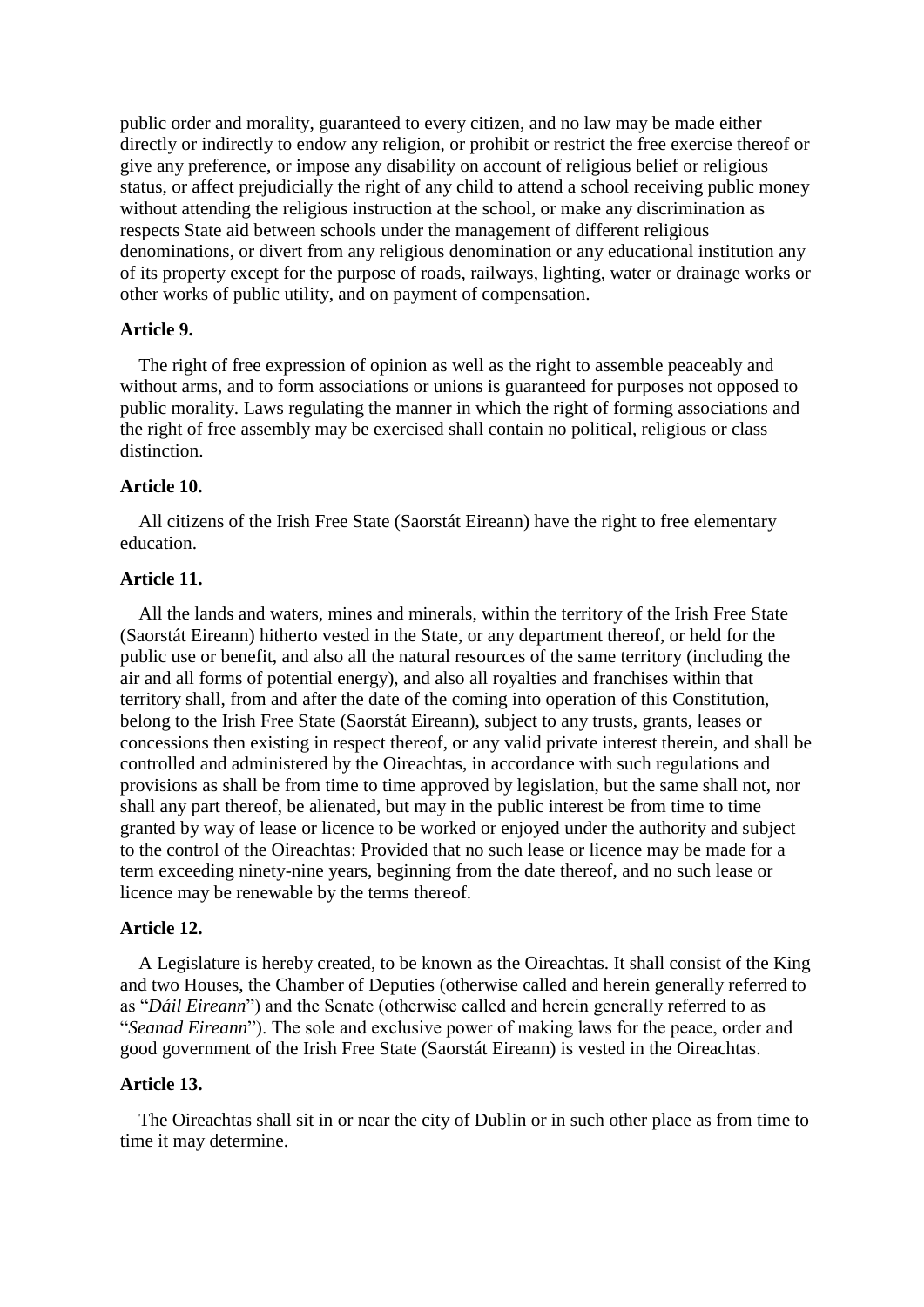## **Article 14.**

All citizens of the Irish Free State (Saorstát Eireann) without distinction of sex, who have reached the age of twenty-one years and who comply with the provisions of the prevailing electoral laws, shall have the right to vote for members of Dáil Eireann, and to take part in the Referendum and Initiative. All citizens of the Irish Free State (Saorstát Eireann) without distinction of sex who have reached the age of thirty years and who comply with the provisions of the prevailing electoral laws, shall have the right to vote for members of Seanad Eireann. No voter may exercise more than one vote at an election to either House, and the voting shall be by secret ballot. The mode and place of exercising this right shall be determined by law.

## **Article 15.**

Every citizen who has reached the age of twenty-one years and who is not placed under disability or incapacity by the Constitution or by law shall be eligible to become a member of Dáil Eireann.

#### **Article 16.**

No person may be at the same time a member both of Dáil Eireann and of Seanad Eireann, and if any person who is already a member of either House is elected to be a member of the other House, he shall forthwith be deemed to have vacated his first seat.

#### **Article 17.**

The oath to be taken by members of the Oireachtas shall be in the following form:—

I \_\_\_\_\_\_\_\_\_\_\_\_\_\_\_ do solemnly swear true faith and allegiance to the Constitution of the Irish Free State as by law established, and that I will be faithful to H. M. King George V., his heirs and successors by law in virtue of the common citizenship of Ireland with Great Britain and her adherence to and membership of the group of nations forming the British Commonwealth of Nations.

Such oath shall be taken and subscribed by every member of the Oireachtas before taking his seat therein before the Representative of the Crown or some other person authorised by him.

#### **Article 18.**

Every member of the Oireachtas shall, except in case of treason, felony, or breach of the peace, be privileged from arrest in going to and returning from, and while within the precincts of either House, and shall not, in respect of any utterance in either House, be amenable to any action or proceeding in any Court other than the House itself.

#### **Article 19.**

All official reports and publications of the Oireachtas or of either House thereof shall be privileged, and utterances made in either House wherever published shall be privileged.

#### **Article 20.**

Each House shall make its own Rules and Standing Orders, with power to attach penalties for their infringement and shall have power to ensure freedom of debate, to protect its official documents and the private papers of its members, and to protect itself and its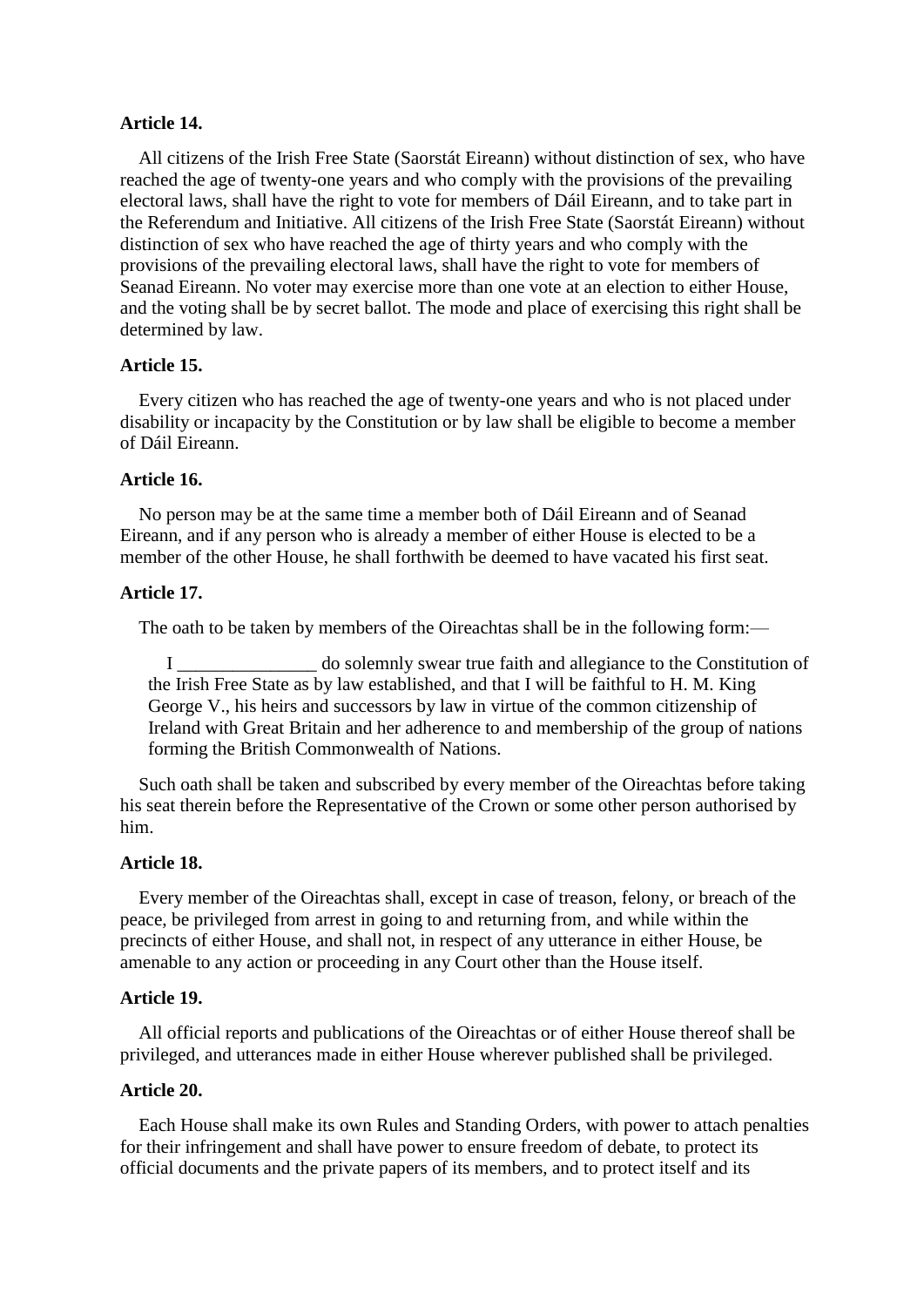members against any person or persons interfering with, molesting or attempting to corrupt its members in the exercise of their duties.

## **Article 21.**

Each House shall elect its own Chairman and Deputy Chairman, and shall prescribe their powers, duties, remuneration, and terms of office.

#### **Article 22.**

All matters in each House shall, save as otherwise provided by this Constitution, be determined by a majority of the votes of the members present other than the Chairman or presiding member, who shall have and exercise a casting vote in the case of an equality of votes. The number of members necessary to constitute a meeting of either House for the exercise of its powers shall be determined by its Standing Orders.

#### **Article 23.**

The Oireachtas shall make provision for the payment of its members, and may in addition provide them with free travelling facilities to any part of Ireland.

#### **Article 24.**

The Oireachtas shall hold at least one session each year. The Oireachtas shall be summoned and dissolved by the Representative of the Crown in the name of the King and subject as aforesaid Dáil Eireann shall fix the date of re-assembly of the Oireachtas and the date of the conclusion of the session of each House: Provided that the sessions of Seanad Eireann shall not be concluded without its own consent.

## **Article 25.**

Sittings of each House of the Oireachtas shall be public. In cases of special emergency either House may hold a private sitting with the assent of two-thirds of the members present.

#### **Article 26.**

Dáil Eireann shall be composed of members who represent constituencies determined by law. The number of members shall be fixed from time to time by the Oireachtas, but the total number of members of Dáil Eireann (exclusive of members for the Universities) shall not be fixed at less than one member for each thirty thousand of the population, or at more than one member for each twenty thousand of the population: Provided that the proportion between the number of members to be elected at any time for each constituency and the population of each constituency, as ascertained at the last preceding census, shall, so far as possible, be identical throughout the country. The members shall be elected upon principles of Proportional Representation. The Oireachtas shall revise the constituencies at least once in every ten years, with due regard to changes in distribution of the population, but any alterations in the constituencies shall not take effect during the life of Dáil Eireann sitting when such revision is made.

#### **Article 27.**

Each University in the Irish Free State (Saorstát Eireann), which was in existence at the date of the coming into operation of this Constitution, shall be entitled to elect three representatives to Dáil Eireann upon a franchise and in a manner to be prescribed by law.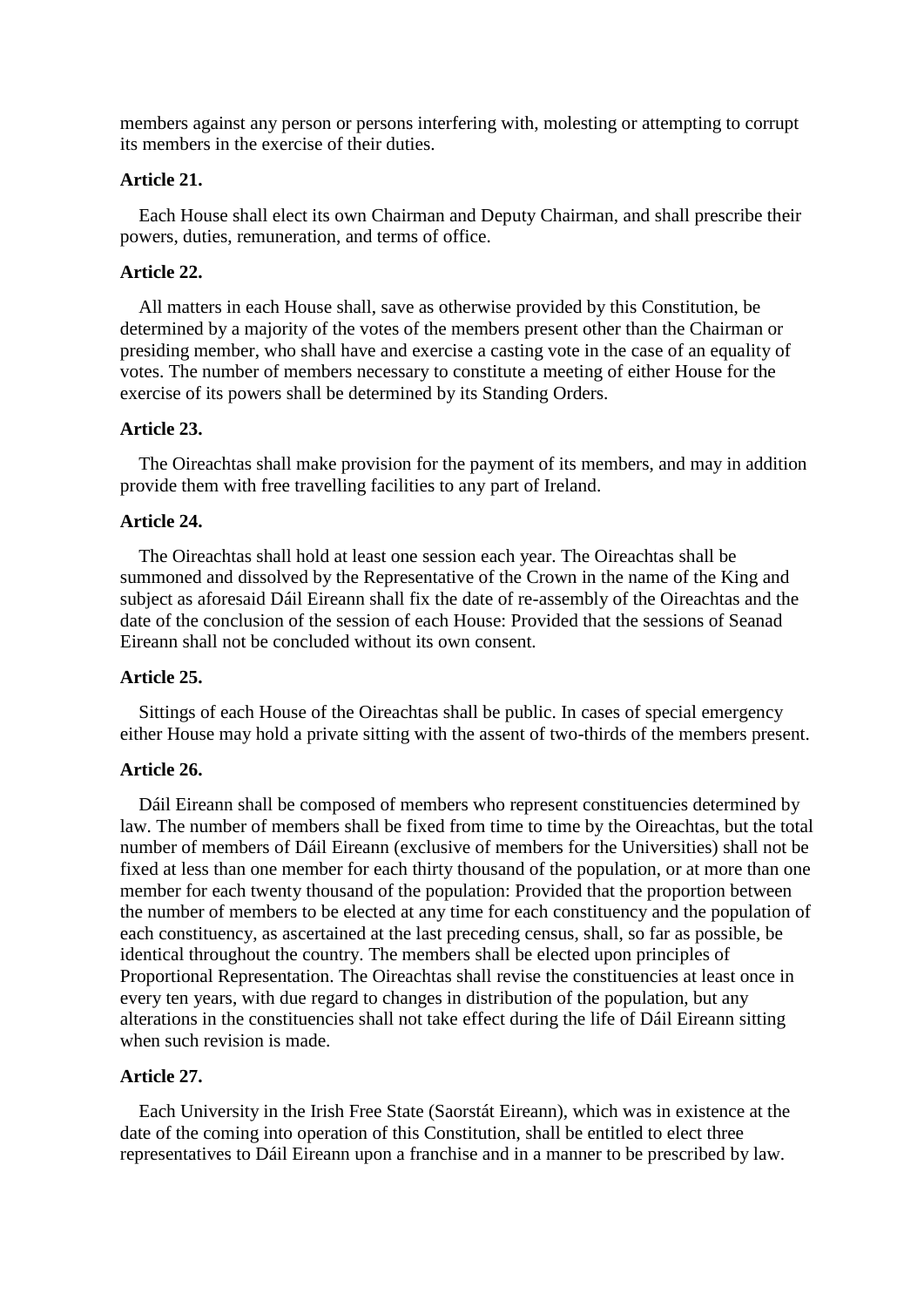## **Article 28.**

At a General Election for Dáil Eireann the polls (exclusive of those for members for the Universities) shall be held on the same day throughout the country, and that day shall be a day not later than thirty days after the date of the dissolution, and shall be proclaimed a public holiday. Dáil Eireann shall meet within one month of such day, and shall, unless earlier dissolved, continue for four years from the date of its first meeting, and not longer. Dáil Eireann may not at any time be dissolved except on the advice of the Executive Council.

## **Article 29.**

In case of death, resignation or disqualification of a member of Dáil Eireann, the vacancy shall be filled by election in manner to be determined by law.

#### **Article 30.**

Seanad Eireann shall be composed of citizens who shall be proposed on the grounds that they have done honour to the Nation by reason of useful public service or that, because of special qualifications or attainments, they represent important aspects of the Nation's life.

## **Article 31.**

The number of members of Seanad Eireann shall be sixty. A citizen to be eligible for membership of Seanad Eireann must be a person eligible to become a member of Dáil Eireann, and must have reached the age of thirty-five years. Subject to any provision for the constitution of the first Seanad Eireann the term of office of a member of Seanad Eireann shall be twelve years.

## **Article 32.**

One-fourth of the members of Seanad Eireann shall be elected every three years from a panel constituted as hereinafter mentioned at an election at which the area of the jurisdiction of the Irish Free State (Saorstát Eireann) shall form one electoral area, and the elections shall be held on principles of Proportional Representation.

## **Article 33.**

Before each election of members of Seanad Eireann a panel shall be formed consisting of:—

- (*a*) Three times as many qualified persons as there are members to be elected, of whom two-thirds shall be nominated by Dáil Eireann voting according to principles of Proportional Representation and one-third shall be nominated by Seanad Eireann voting according to principles of Proportional Representation; and
- (*b*) Such persons who have at any time been members of Seanad Eireann (including members about to retire) as signify by notice in writing addressed to the President of the Executive Council their desire to be included in the panel.

The method of proposal and selection for nomination shall be decided by Dáil Eireann and Seanad Eireann respectively, with special reference to the necessity for arranging for the representation of important interests and institutions in the country: Provided that each proposal shall be in writing and shall state the qualifications of the person proposed and that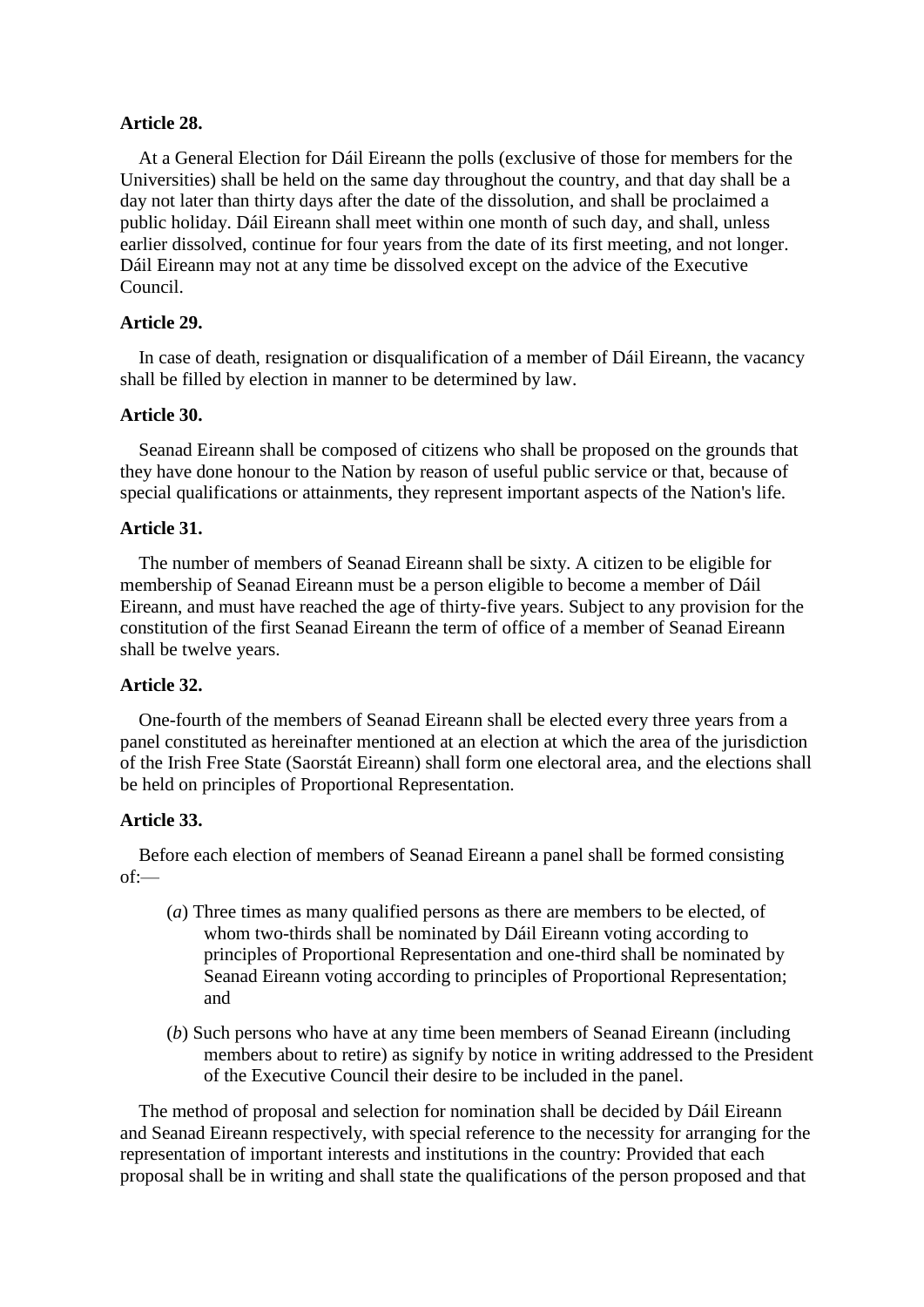no person shall be proposed without his own consent. As soon as the panel has been formed a list of the names of the members of the panel arranged in alphabetical order with their qualifications shall be published.

# **Article 34.**

In case of the death, resignation or disqualification of a member of Seanad Eireann his place shall be filled by a vote of Seanad Eireann. Any member of Seanad Eireann so chosen shall retire from office at the conclusion of the three years period then running and the vacancy thus created shall be additional to the places to be filled under Article 32 of this Constitution. The term of office of the members chosen at the election after the first fifteen elected shall conclude at the end of the period or periods at which the member or members of Seanad Eireann, by whose death or withdrawal the vacancy or vacancies was or were originally created, would be due to retire: Provided that the sixteenth member shall be deemed to have filled the vacancy first created in order of time and so on.

#### **Article 35.**

Dáil Eireann shall in relation to the subject matter of Money Bills as hereinafter defined have legislative authority exclusive of Seanad Eireann.

A Money Bill means a Bill which contains only provisions dealing with all or any of the following subjects, namely, the imposition, repeal, remission, alteration or regulation of taxation; the imposition for the payment of debt or other financial purposes of charges on public moneys or the variation or repeal of any such charges; supply; the appropriation, receipt, custody, issue or audit of accounts of public money; the raising or guarantee of any loan or the repayment thereof; subordinate matters incidental to those subjects or any of them. In this definition the expressions "*taxation,*" "*public money*" and "*loan*" respectively do not include any taxation, money or loan raised by local authorities or bodies for local purposes.

The Chairman of Dáil Eireann shall certify any Bill which in his opinion is a Money Bill to be a Money Bill, but, if within three days after a Bill has been passed by Dáil Eireann two-fifths of the members of either House by notice in writing addressed to the Chairman of the House of which they are members so require, the question whether the Bill is or is not a Money Bill shall be referred to a Committee of Privileges consisting of three members elected by each House with a Chairman who shall be the senior judge of the Supreme Court able and willing to act, and who, in the case of an equality of votes, but not otherwise, shall be entitled to vote. The decision of the Committee on the question shall be final and conclusive.

#### **Article 36.**

Dáil Eireann shall as soon as possible after the commencement of each financial year consider the Estimates of receipts and expenditure of the Irish Free State (Saorstát Eireann) for that year, and, save in so far as may be provided by specific enactment in each case, the legislation required to give effect to the Financial Resolutions of each year shall be enacted within that year.

## **Article 37.**

Money shall not be appropriated by vote, resolution or law, unless the purpose of the appropriation has in the same session been recommended by a message from the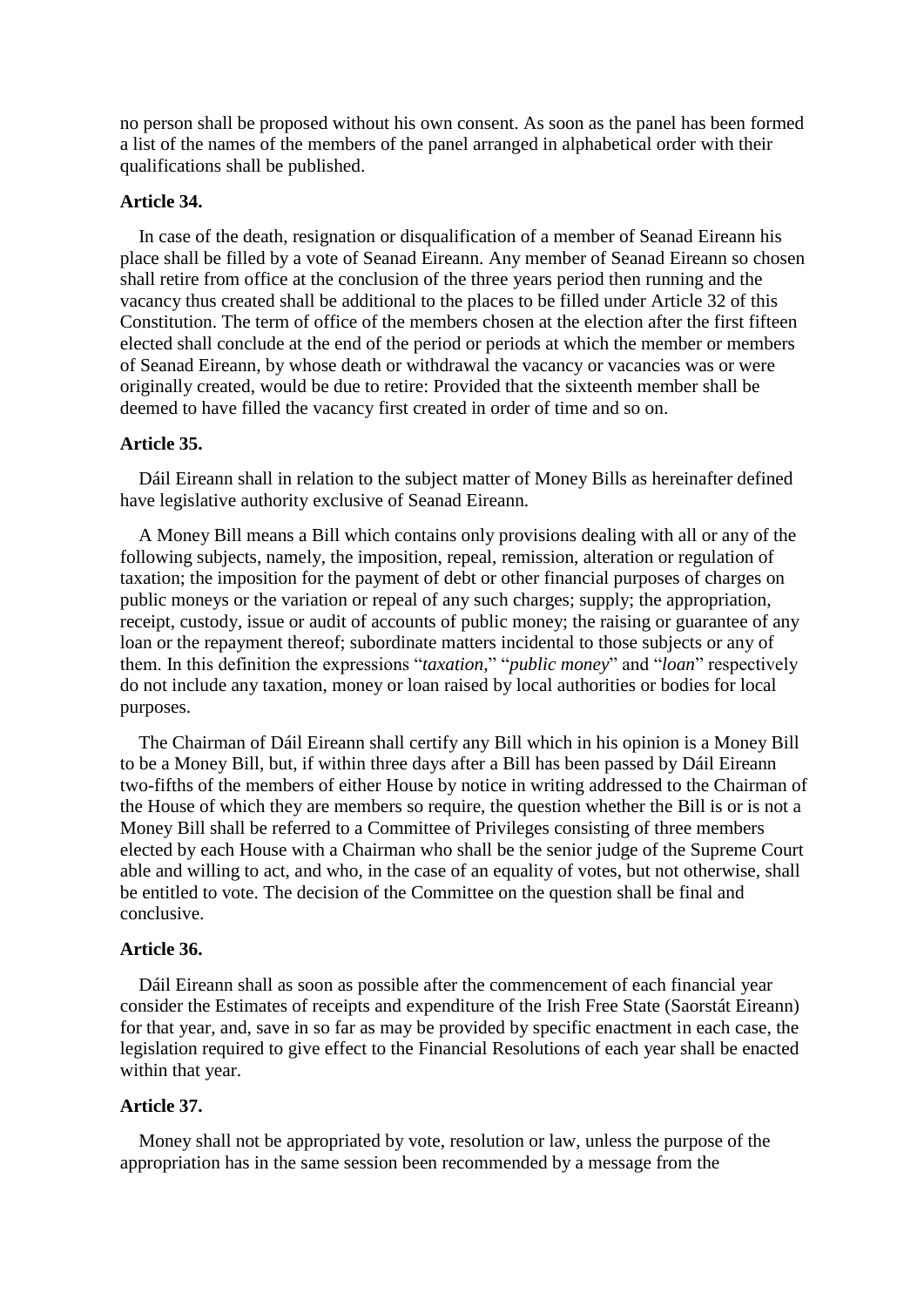Representative of the Crown acting on the advice of the Executive Council.

## **Article 38.**

Every Bill initiated in and passed by Dáil Eireann shall be sent to Seanad Eireann and may, unless it be a Money Bill, be amended in Seanad Eireann and Dáil Eireann shall consider any such amendment; but a Bill passed by Dáil Eireann and considered by Seanad Eireann shall, not later than two hundred and seventy days after it shall have been first sent to Seanad Eireann, or such longer period as may be agreed upon by the two Houses, be deemed to be passed by both Houses in the form in which it was last passed by Dáil Eireann: Provided that every Money Bill shall be sent to Seanad Eireann for its recommendations and at a period not longer than twenty-one days after it shall have been sent to Seanad Eireann, it shall be returned to Dáil Eireann which may pass it, accepting or rejecting all or any of the recommendations of Seanad Eireann, and as so passed or if not returned within such period of twenty-one days shall be deemed to have been passed by both Houses. When a Bill other than a Money Bill has been sent to Seanad Eireann a Joint Sitting of the Members of both Houses may on a resolution passed by Seanad Eireann be convened for the purpose of debating, but not of voting upon, the proposals of the Bill or any amendment of the same.

## **Article 39.**

A Bill may be initiated in Seanad Eireann and if passed by Seanad Eireann shall be introduced into Dáil Eireann. If amended by Dáil Eireann the Bill shall be considered as a Bill initiated in Dáil Eireann. If rejected by Dáil Eireann it shall not be introduced again in the same session, but Dáil Eireann may reconsider it on its own motion.

## **Article 40.**

A Bill passed by either House and accepted by the other House shall be deemed to be passed by both Houses.

#### **Article 41.**

So soon as any Bill shall have been passed or deemed to have been passed by both Houses, the Executive Council shall present the same to the Representative of the Crown for the signification by him, in the King's name, of the King's assent, and such Representative may withhold the King's assent or reserve the Bill for the signification of the King's pleasure: Provided that the Representative of the Crown shall in the withholding of such assent to or the reservation of any Bill, act in accordance with the law, practice, and constitutional usage governing the like withholding of assent or reservation in the Dominion of Canada.

A Bill reserved for the signification of the King's Pleasure shall not have any force unless and until within one year from the day on which it was presented to the Representative of the Crown for the King's Assent, the Representative of the Crown signifies by speech or message to each of the Houses of the Oireachtas, or by proclamation, that it has received the Assent of the King in Council.

An entry of every such speech, message or proclamation shall be made in the Journal of each House and a duplicate thereof duly attested shall be delivered to the proper officer to be kept among the Records of the Irish Free State (Saorstát Eireann).

## **Article 42.**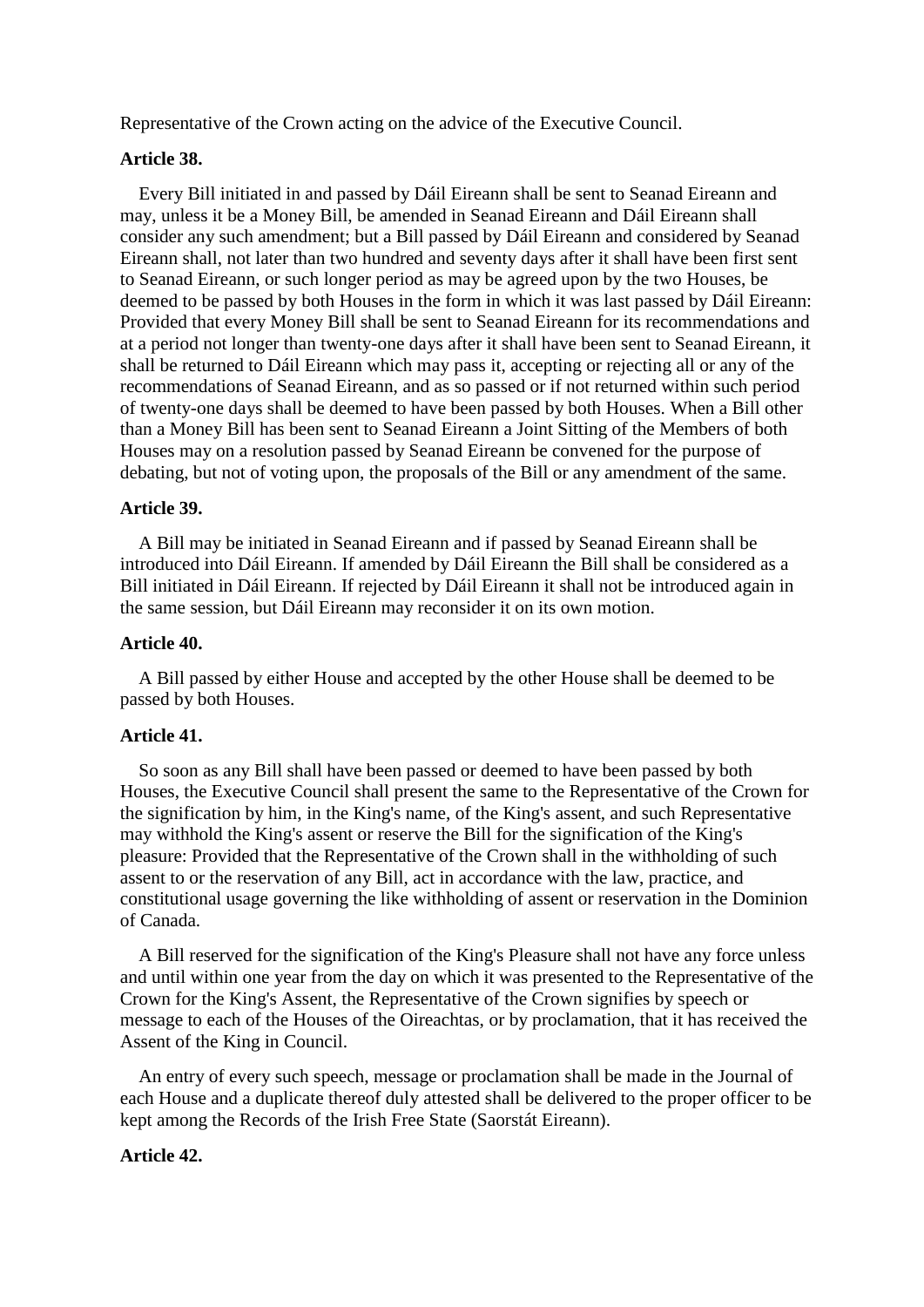As soon as may be after any law has received the King's assent, the clerk, or such officer as Dáil Eireann may appoint for the purpose, shall cause two fair copies of such law to be made, one being in the Irish language and the other in the English language (one of which copies shall be signed by the Representative of the Crown to be enrolled for record in the office of such officer of the Supreme Court as Dáil Eireann may determine), and such copies shall be conclusive evidence as to the provisions of every such law, and in case of conflict between the two copies so deposited, that signed by the Representative of the Crown shall prevail.

#### **Article 43.**

The Oireachtas shall have no power to declare acts to be infringements of the law which were not so at the date of their commission.

#### **Article 44.**

The Oireachtas may create subordinate legislatures with such powers as may be decided by law.

#### **Article 45.**

The Oireachtas may provide for the establishment of Functional or Vocational Councils representing branches of the social and economic life of the Nationa. A law establishing any such Council shall determine its powers, rights and duties, and its relation to the government of the Irish Free State (Saorstát Eireann).

#### **Article 46.**

The Oireachtas has the exclusive right to regulate the raising and maintaining of such armed forces as are mentioned in the Scheduled Treaty in the territory of the Irish Free State (Saorstát Eireann) and every such force shall be subject to the control of the Oireachtas.

#### **Article 47.**

Any Bill passed or deemed to have been passed by both Houses may be suspended for a period of ninety days on the written demand of two-fifths of the members of Dáil Eireann or of a majority of the members of Seanad Eireann presented to the President of the Executive Council not later than seven days from the day on which such Bill shall have been so passed or deemed to have been so passed. Such a Bill shall in accordance with regulations to be made by the Oireachtas be submitted by Referendum to the decision of the people if demanded before the expiration of the ninety days either by a resolution of Seanad Eireann assented to by three-fifths of the members of Seanad Eireann, or by a petition signed by not less than one-twentieth of the voters then on the register of voters, and the decision of the people by a majority of the votes recorded on such Referendum shall be conclusive. These provisions shall not apply to Money Bills or to such Bills as shall be declared by both Houses to be necessary for the immediate preservation of the public peace, health or safety.

#### **Article 48.**

The Oireachtas may provide for the Initiation by the people of proposals for laws or constitutional amendments. Should the Oireachtas fail to make such provision within two years, it shall on the petition of not less than seventy five thousand voters on the register, of whom not more than fifteen thousand shall be voters in any one constituency, either make such provisions or submit the question to the people for decision in accordance with the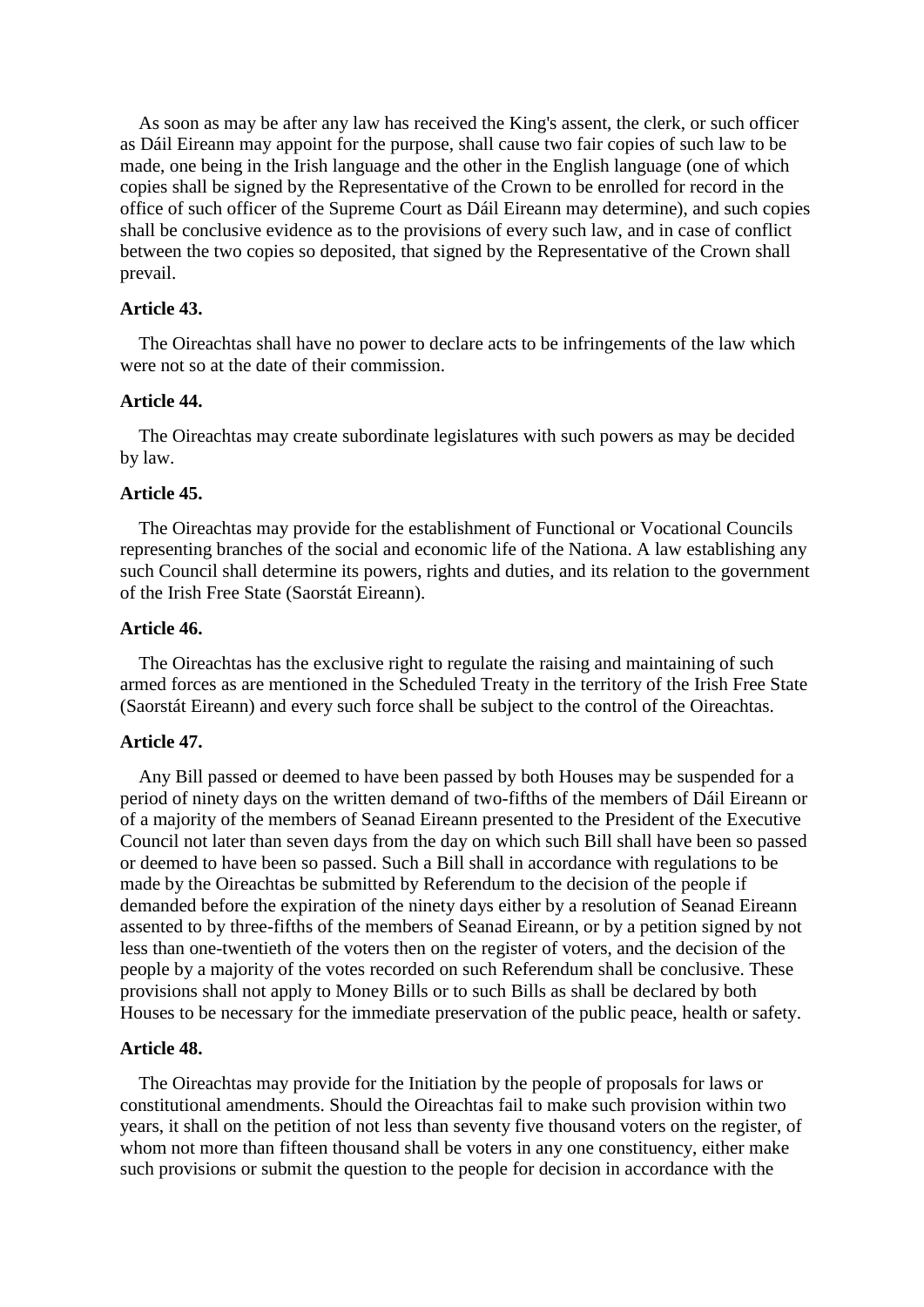ordinary regulations governing the Referendum. Any legislation passed by the Oireachtas providing for such Initiation by the people shall provide (1) that such proposals may be initiated on a petition of fifty thousand voters on the register, (2) that if the Oireachtas rejects a proposal so initiated it shall be submitted to the people for decision in accordance with the ordinary regulations governing the Referendum; and (3) that if the Oireachtas enacts a proposal so initiated, such enactment shall be subject to the provisions respecting ordinary legislation or amendments of the Constitution as the case may be.

#### **Article 49.**

Save in the case of actual invasion, the Irish Free State (Saorstát Eireann) shall not be committed to active participation in any war without the assent of the Oireachtas.

#### **Article 50.**

Amendments of this Constitution within the terms of the Scheduled Treaty may be made by the Oireachtas, but no such amendment, passed by both Houses of the Oireachtas, after the expiration of a period of eight years from the date of the coming into operation of this Constitution, shall become law, unless the same shall, after it has been passed or deemed to have been passed by the said two Houses of the Oireachtas, have been submitted to a Referendum of the people, and unless a majority of the voters on the register shall have recorded their votes on such Referendum, and either the votes of a majority of the voters on the register, or two-thirds of the votes recorded, shall have been cast in favour of such amendment. Any such amendment may be made within the said period of eight years by way of ordinary legislation and as such shall be subject to the provisions of Article 47 hereof.

#### **Article 51.**

The Executive Authority of the Irish Free State (Saorstát Eireann) is hereby declared to be vested in the King, and shall be exercisable, in accordance with the law, practice and constitutional usage governing the exercise of the Executive Authority in the case of the Dominion of Canada, by the Representative of the Crown. There shall be a Council to aid and advise in the government of the Irish Free State (Saorstát Eireann) to be styled the Executive Council. The Executive Council shall be responsible to Dáil Eireann, and shall consist of not more than seven nor less than five Ministers appointed by the Representative of the Crown on the nomination of the President of the Executive Council.

#### **Article 52.**

Those Ministers who form the Executive Council shall all be members of Dáil Eireann and shall include the President of the Council, the Vice-President of the Council and the Minister in charge of the Department of Finance.

#### **Article 53.**

The President of the Council shall be appointed on the nomination of Dáil Eireann. He shall nominate a Vice-President of the Council, who shall act for all purposes in the place of the President, if the President shall die, resign, or be permanently incapacitated, until a new President of the Council shall have been elected. The Vice-President shall also act in the place of the President during his temporary absence. The other Ministers who are to hold office as members of the Executive Council shall be appointed on the nomination of the President, with the assent of Dáil Eireann, and he and the Ministers nominated by him shall retire from office should he cease to retain the support of a majority in Dáil Eireann, but the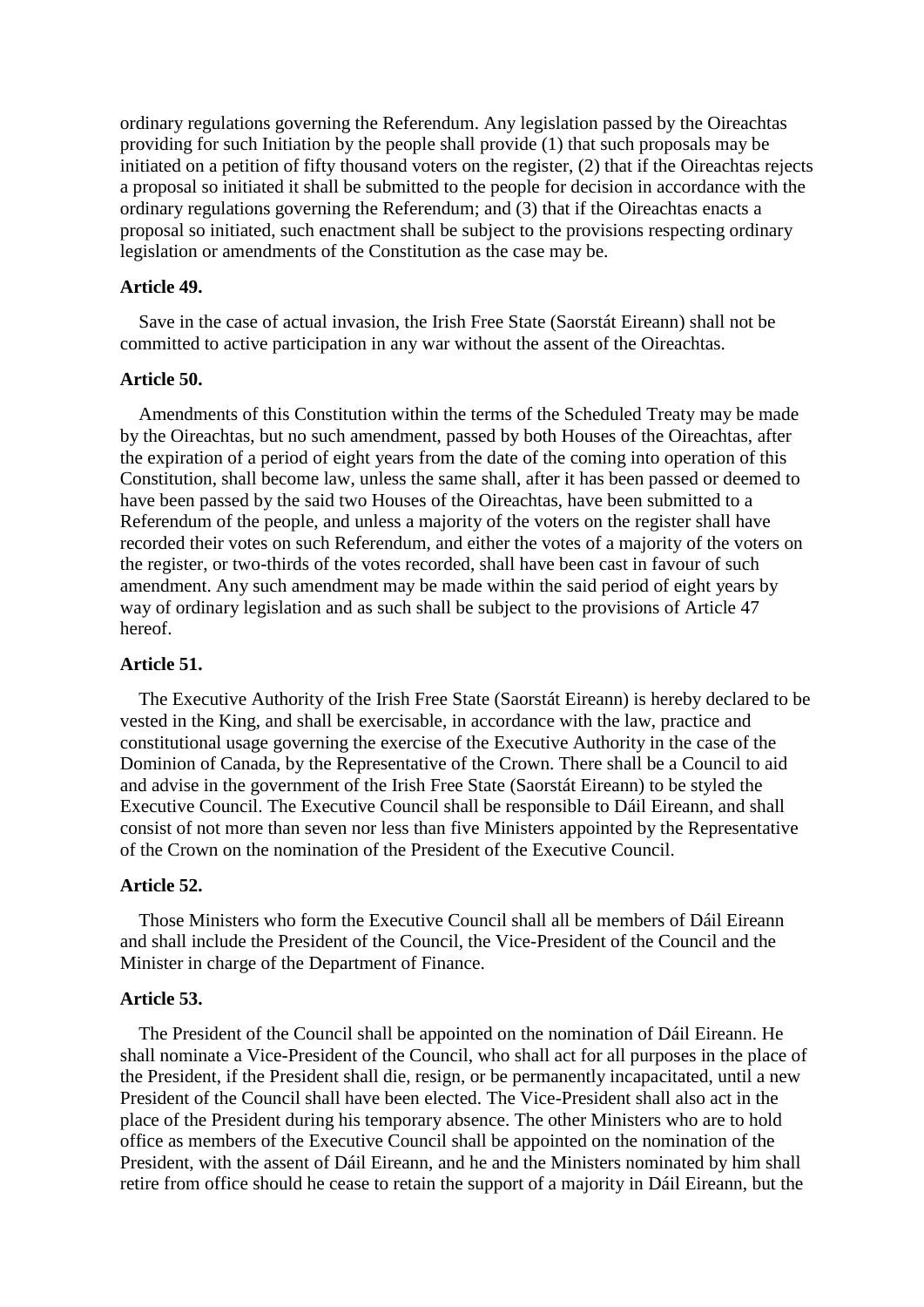President and such Ministers shall continue to carry on their duties until their successors shall have been appointed: Provided, however, that the Oireachtas shall not be dissolved on the advice of an Executive Council which has ceased to retain the support of a majority in Dáil Eireann.

## **Article 54.**

The Executive Council shall be collectively responsible for all matters concerning the Departments of State administered by Members of the Executive Council. The Executive Council shall prepare Estimates of the receipts and expenditure of the Irish Free State (Saorstát Eireann) for each financial year, and shall present them to Dáil Eireann before the close of the previous financial year. The Executive Council shall meet and act as a collective authority.

# **Article 55.**

Ministers who shall not be members of the Executive Council may be appointed by the Representative of the Crown, and shall comply with the provisions of Article 17 of this Constitution. Every such Minister shall be nominated by Dáil Eireann on the recommendation of a Committee of Dáil Eireann chosen by a method to be determined by Dáil Eireann, so as to be impartially representative of Dáil Eireann. Should a recommendation not be acceptable to Dáil Eireann, the Committee may continue to recommend names until one is found acceptable. The total number of Ministers, including the Ministers of the Executive Council, shall not exceed twelve.

## **Article 56.**

Every Minister who is not a member of the Executive Council shall be the responsible head of the Department or Departments under his charge, and shall be individually responsible to Dáil Eireann alone for the administration of the Department or Departments of which he is the head: Provided that should arrangements for Functional or Vocational Councils be made by the Oireachtas these Ministers or any of them may, should the Oireachtas so decide, be members of, and be recommended to Dáil Eireann by, such Councils. The term of office of any Minister, not a member of the Executive Council, shall be the term of Dáil Eireann existing at the time of his appointment, but he shall continue in office until his successor shall have been appointed, and no such Minister shall be removed from office during his term otherwise than by Dáil Eireann itself, and then for stated reasons, and after the proposal to remove him has been submitted to a Committee, chosen by a method to be determined by Dáil Eireann, so as to be impartially representative of Dáil Eireann, and the Committee has reported thereon.

#### **Article 57.**

Every Minister shall have the right to attend and be heard in Seanad Eireann.

## **Article 58.**

The appointment of a member of Dáil Eireann to be a Minister shall not entail upon him any obligation to resign his seat or to submit himself for re-election.

## **Article 59.**

Ministers shall receive such remuneration as may from time to time be prescribed by law, but the remuneration of any Minister shall not be diminished during his term of office.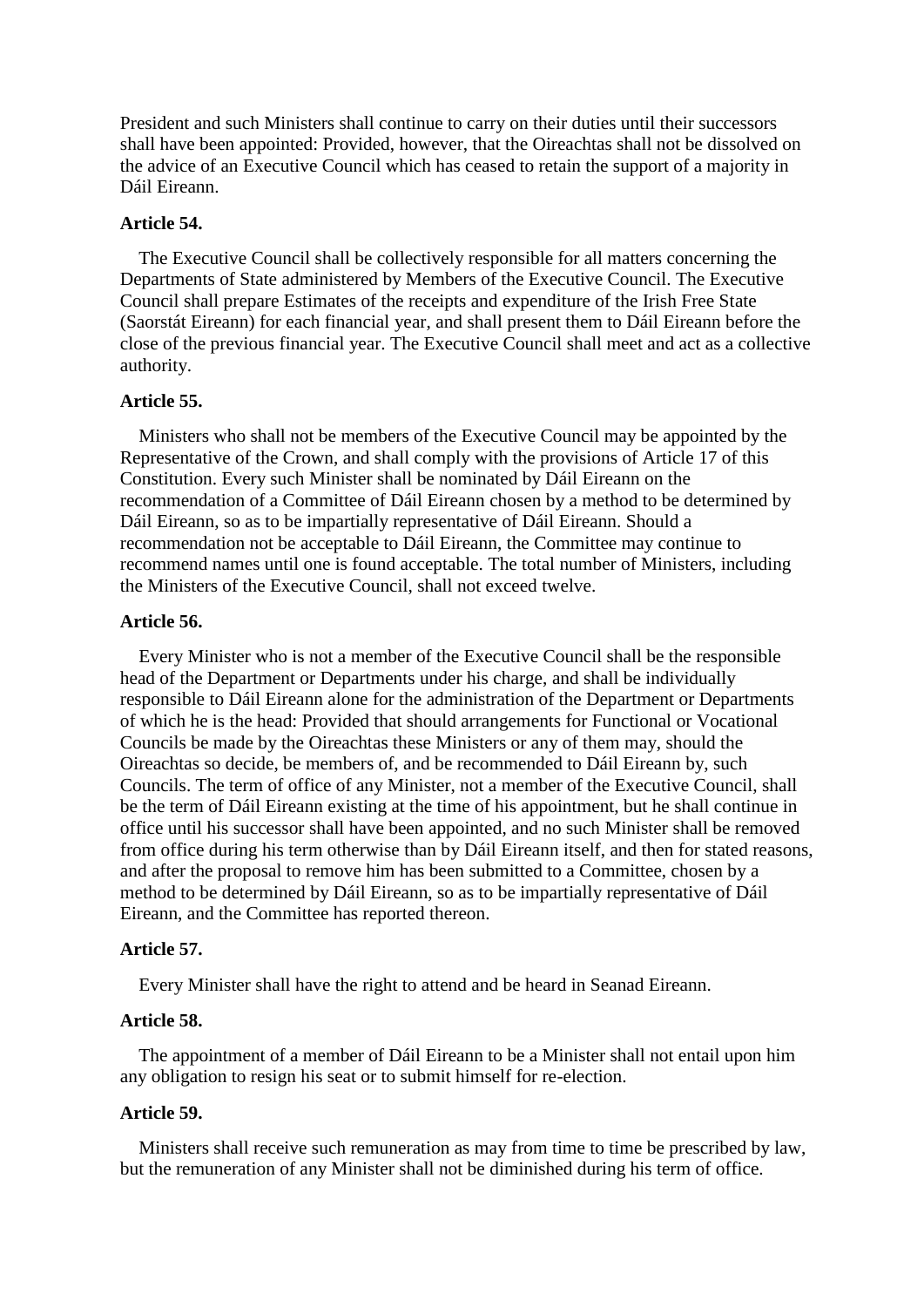#### **Article 60.**

The Representative of the Crown, who shall be styled the Governor-General of the Irish Free State (Saorstát Eireann) shall be appointed in like manner as the Governor-General of Canada and in accordance with the practice observed in the making of such appointments. His salary shall be of the like amount as that now payable to the Governor-General of the Commonwealth of Australia and shall be charged on the public funds of the Irish Free State (Saorstát Eireann) and suitable provision shall be made out of those funds for the maintenance of his official residence and establishment.

#### **Article 61.**

All revenues of the Irish Free State (Saorstát Eireann) from whatever source arising, shall, subject to such exception as may be provided by law, form one fund, and shall be appropriated for the purposes of the Irish Free State (Saorstát Eireann) in the manner and subject to the charges and liabilities imposed by law.

#### **Article 62.**

Dáil Eireann shall appoint a Comptroller and Auditor-General to act on behalf of the Irish Free State (Saorstát Eireann). He shall control all disbursements and shall audit all accounts of moneys administered by or under the authority of the Oireachtas and shall report to Dáil Eireann at stated periods to be determined by law.

#### **Article 63.**

The Comptroller and Auditor-General shall not be removed except for stated misbehaviour or incapacity on resolutions passed by Dáil Eireann and Seanad Eireann. Subject to this provision, the terms and conditions of his tenure of office shall be fixed by law. He shall not be a member of the Oireachtas, nor shall he hold any other office or position of emolument.

#### **Article 64.**

The judicial power of the Irish Free State (Saorstát Eireann) shall be exercised and justice administered in the public Courts established by the Oireachtas by judges appointed in manner hereinafter provided. These Courts shall comprise Courts of First Instance and a Court of Final Appeal to be called the Supreme Court. The Courts of First Instance shall include a High Court invested with full original jurisdiction in and power to determine all matters and questions whether of law or fact, civil or criminal, and also Courts of local and limited jurisdiction, with a right of appeal as determined by law.

#### **Article 65.**

The judicial power of the High Court shall extend to the question of the validity of any law having regard to the provisions of the Constitution. In all cases in which such matters shall come into question, the High Court alone shall exercise original jurisdiction.

## **Article 66.**

The Supreme Court of the Irish Free State (Saorstát Eireann) shall, with such exceptions (not including cases which involve questions as to the validity of any law) and subject to such regulations as may be prescribed by law, have appellate jurisdiction from all decisions of the High Court. The decision of the Supreme Court shall in all cases be final and conclusive, and shall not be reviewed or capable of being reviewed by any other Court,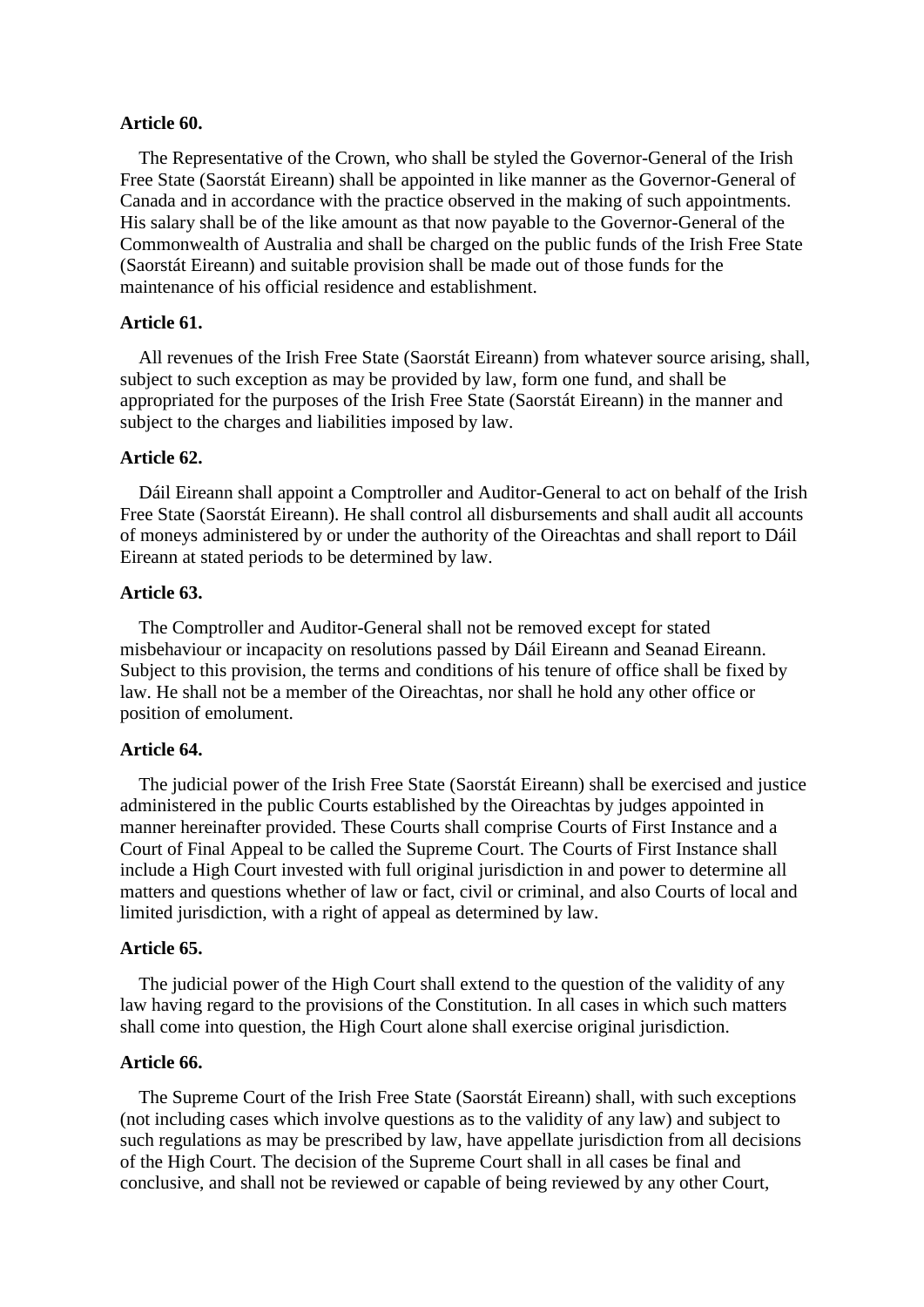Tribunal or Authority whatsoever: Provided that nothing in this Constitution shall impair the right of any person to petition His Majesty for special leave to appeal from the Supreme Court to His Majesty in Council or the right of His Majesty to grant such leave.

## **Article 67.**

The number of judges, the constitution and organisation of, and distribution of business and jurisdiction among, the said Courts and judges, and all matters of procedure shall be as prescribed by the laws for the time being in force and the regulations made thereunder.

#### **Article 68.**

The judges of the Supreme Court and of the High Court and of all other Courts established in pursuance of this Constitution shall be appointed by the Representative of the Crown on the advice of the Executive Council. The judges of the Supreme Court and of the High Court shall not be removed except for stated misbehaviour or incapacity, and then only by resolutions passed by both Dáil Eireann and Seanad Eireann. The age of retirement, the remuneration and the pension of such judges on retirement and the declarations to be taken by them on appointment shall be prescribed by law. Such remuneration may not be diminished during their continuance in office. The terms of appointment of the judges of such other courts as may be created shall be prescribed by law.

## **Article 69.**

All judges shall be independent in the exercise of their functions, and subject only to the Constitution and the law. A judge shall not be eligible to sit in the Oireachtas, and shall not hold any other office or position of emolument.

#### **Article 70.**

No one shall be tried save in due course of law, and extraordinary courts shall not be established, save only such Military Tribunals as may be authorised by law for dealing with Military offenders against military law. The jurisdiction of Military Tribunals shall not be extended to or exercised over the civil population save in time of war, or armed rebellion, and for acts committed in time of war or armed rebellion, and in accordance with the regulations to be prescribed by law. Such jurisdiction shall not be exercised in any area in which all civil courts are open or capable of being held, and no person shall be removed from one area to another for the purpose of creating such jurisdiction.

#### **Article 71.**

A member of the armed forces of the Irish Free State (Saorstát Eireann) not on active service shall not be tried by any Court Martial or other Military Tribunal for an offence cognisable by the Civil Courts, unless such offence shall have been brought expressly within the jurisdiction of Courts Martial or other Military Tribunal by any code of laws or regulations for the enforcement of military discipline which may be hereafter approved by the Oireachtas.

## **Article 72.**

No person shall be tried on any criminal charge without a jury save in the case of charges in respect of minor offences triable by law before a Court of Summary Jurisdiction and in the case of charges for offences against military law triable by Court Martial or other Military Tribunal.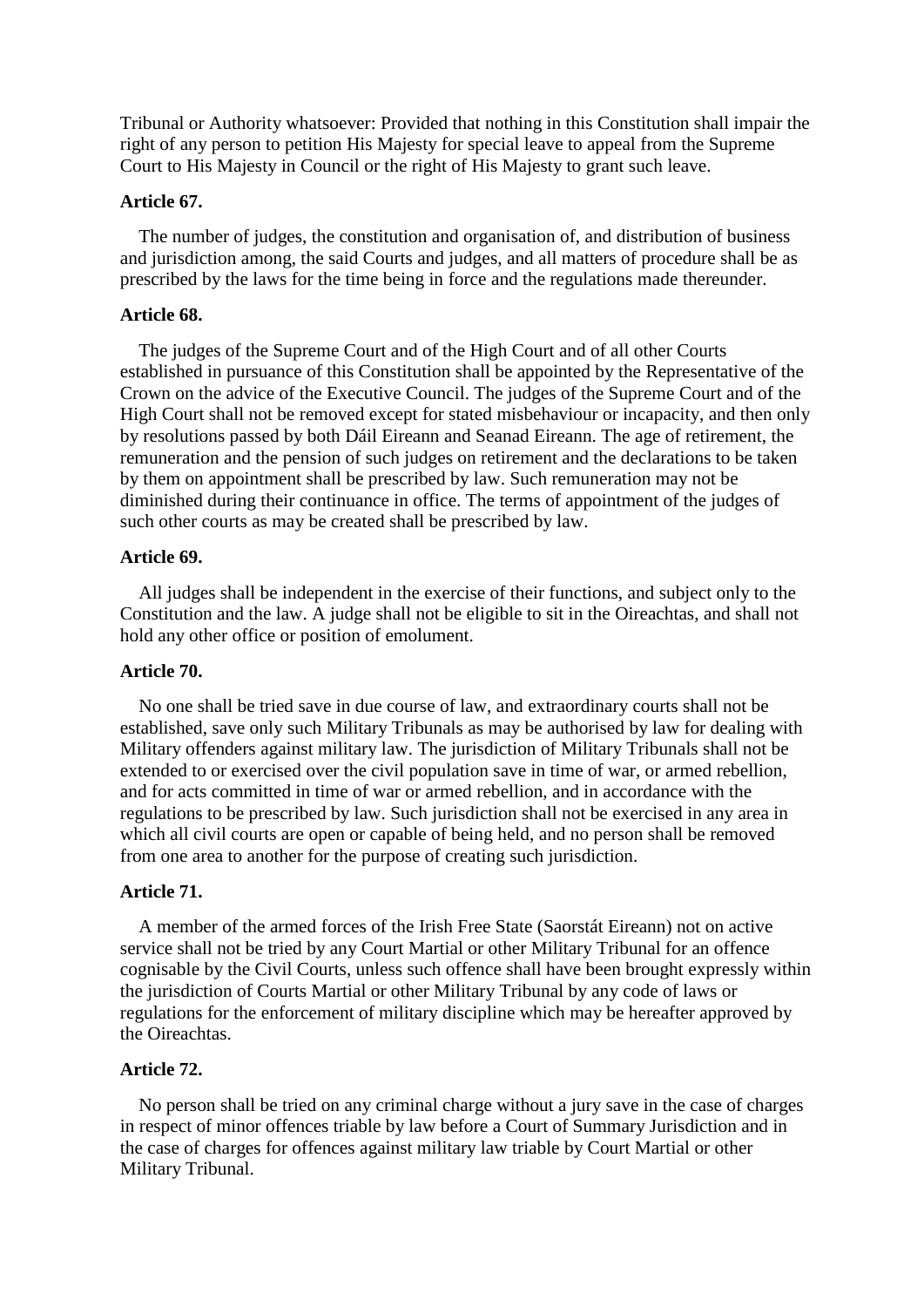## TRANSITORY PROVISIONS.

## **Article 73.**

Subject to this Constitution and to the extent to which they are not inconsistent therewith, the laws in force in the Irish Free State (Saorstát Eireann) at the date of the coming into operation of this Constitution shall continue to be of full force and effect until the same or any of them shall have been repealed or amended by enactment of the Oireachtas.

## **Article 74.**

Nothing in this Constitution shall affect any liability to pay any tax or duty payable in respect of the financial year current at the date of the coming into operation of this Constitution or any preceding financial year, or in respect of any period ending on or before the last day of the said current financial year, or payable on any occasion happening within that or any preceding year, or the amount of such liability; and during the said current financial year all taxes and duties and arrears thereof shall continue to be assessed, levied and collected in like manner in all respects as immediately before this Constitution came into operation, subject to the like adjustments of the proceeds collected as were theretofore applicable; and for that purpose the Executive Council shall have the like powers and be subject to the like liabilities as the Provisional Government.

Goods transported during the said current financial year from or to the Irish Free State (Saorstát Eireann) to or from any part of Great Britain or the Isle of Man shall not, except so far as the Executive Council may otherwise direct, in respect of the forms to be used and the information to be furnished, be treated as goods exported or imported, as the case may be.

For the purpose of this Article, the expression "*financial year*" means, as respects income tax (including super-tax) the year of assessment, and as respects other taxes and duties, the year ending on the thirty-first day of March.

## **Article 75.**

Until Courts have been established for the Irish Free State (Saorstát Eireann) in accordance with this Constitution, the Supreme Court of Judicature, County Courts, Courts of Quarter Sessions and Courts of Summary Jurisdiction, as at present existing, shall for the time being continue to exercise the same jurisdiction as heretofore, and any judge or justice, being a member of any such Court, holding office at the time when this Constitution comes into operation, shall for the time being continue to be a member thereof and hold office by the like tenure and upon the like terms as heretofore, unless, in the case of a judge of the said Supreme Court or of a County Court, he signifies to the Representative of the Crown his desire to resign. Any vacancies in any of the said Courts so continued may be filled by appointment made in like manner as appointments to judgeships in the Courts established under this Constitution: Provided that the provisions of Article 66 of this Constitution as to the decisions of the Supreme Court established under this Constitution shall apply to decisions of the Court of Appeal continued by this Article.

## **Article 76.**

If any judge of the said Supreme Court of Judicature or of any of the said County Courts on the establishment of Courts under this Constitution, is not with his consent appointed to be a judge of any such Court, he shall, for the purpose of Article 10 of the Scheduled Treaty, be treated as if he had retired in consequence of the change of Government effected in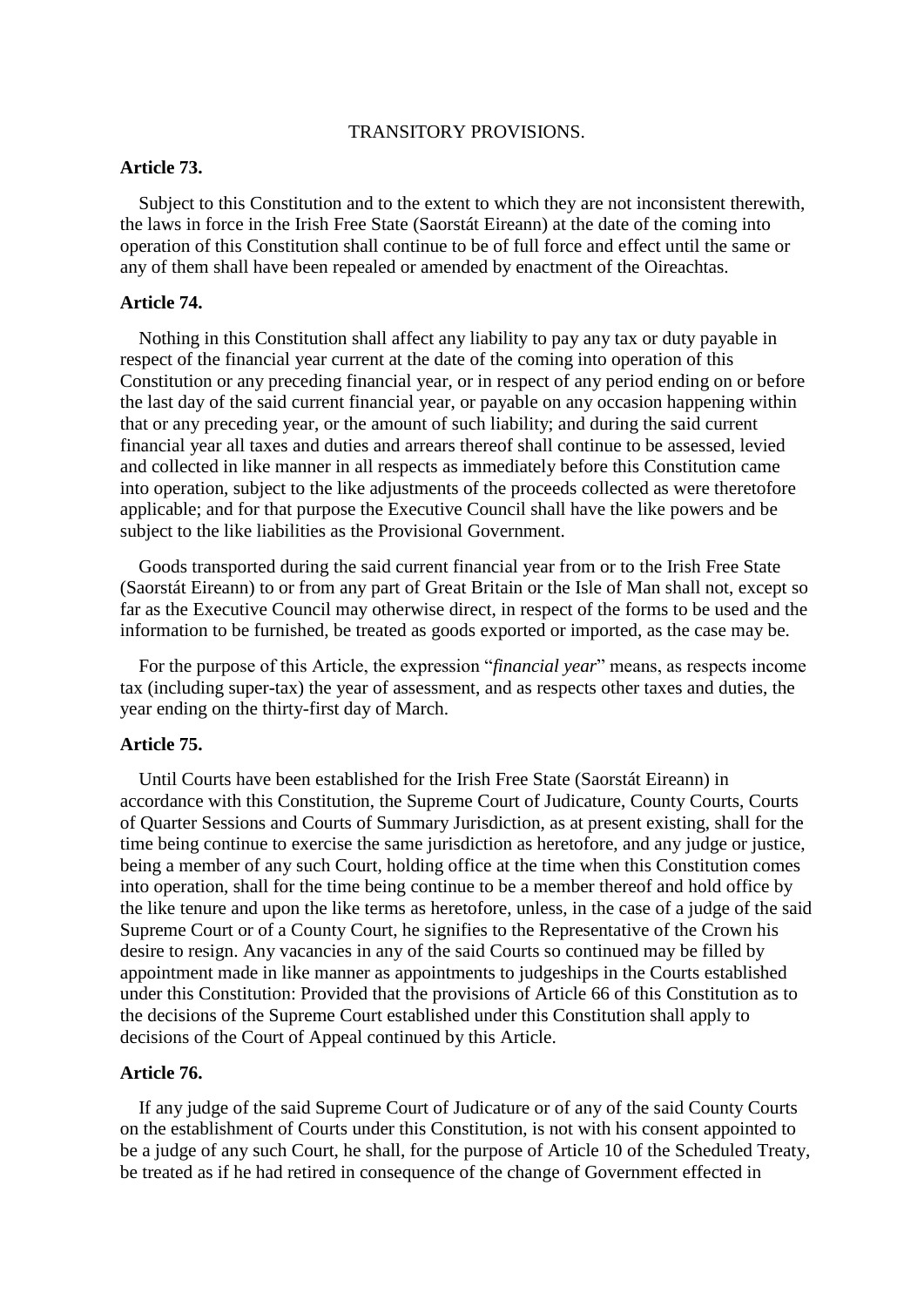pursuance of the said Treaty, but the rights so conferred shall be without prejudice to any rights or claims that he may have against the British Government.

#### **Article 77.**

Every existing officer of the Provisional Government at the date of the coming into operation of this Constitution (not being an officer whose services have been lent by the British Government to the Provisional Government) shall on that date be transferred to and become an officer of the Irish Free State (Saorstát Eireann), and shall hold office by a tenure corresponding to his previous tenure.

# **Article 78.**

Every such existing officer who was transferred from the British Government by virtue of any transfer of services to the Provisional Government shall be entitled to the benefit of Article 10 of the Scheduled Treaty.

## **Article 79.**

The transfer of the administration of any public service, the administration of which was not before the date of the coming into operation of this Constitution transferred to the Provisional Government, shall be deferred until the 31st day of March, 1923, or such earlier date as may, after one month's previous notice in the Official Gazette, be fixed by the Executive Council; and such of the officers engaged in the administration of those services at the date of transfer as may be determined in the manner hereinafter appearing shall be transferred to and become officers of the Irish Free State (Saorstát Eireann); and Article 77 of this Constitution shall apply as if such officers were existing officers of the Provisional Government who had been transferred to that Government from the British Government. The officers to be so transferred in respect of any services shall be determined in like manner as if the administration of the services had before the coming into operation of the Constitution been transferred to the Provisional Government.

#### **Article 80.**

As respects departmental property, assets, rights and liabilities, the Government of the Irish Free State (Saorstát Eireann) shall be regarded as the successors of the Provisional Government, and, to the extent to which functions of any department of the British Government become functions of the Government of the Irish Free State (Saorstát Eireann), as the successors of such department of the British Government.

#### **Article 81.**

After the date on which this Constitution comes into operation the House of the Parliament elected in pursuance of the Irish Free State (Agreement) Act, 1922 (being the constituent assembly for the settlement of this Constitution), may, for a period not exceeding one year from that date, but subject to compliance by the members thereof with the provisions of Article 17 of this Constitution, exercise all the powers and authorities conferred on Dáil Eireann by this Constitution, and the first election for Dáil Eireann under Articles 26, 27 and 28 hereof shall take place as soon as possible after the expiration of such period.

## **Article 82.**

Notwithstanding anything contained in Articles 14 and 33 hereof, the first Seaned Eireann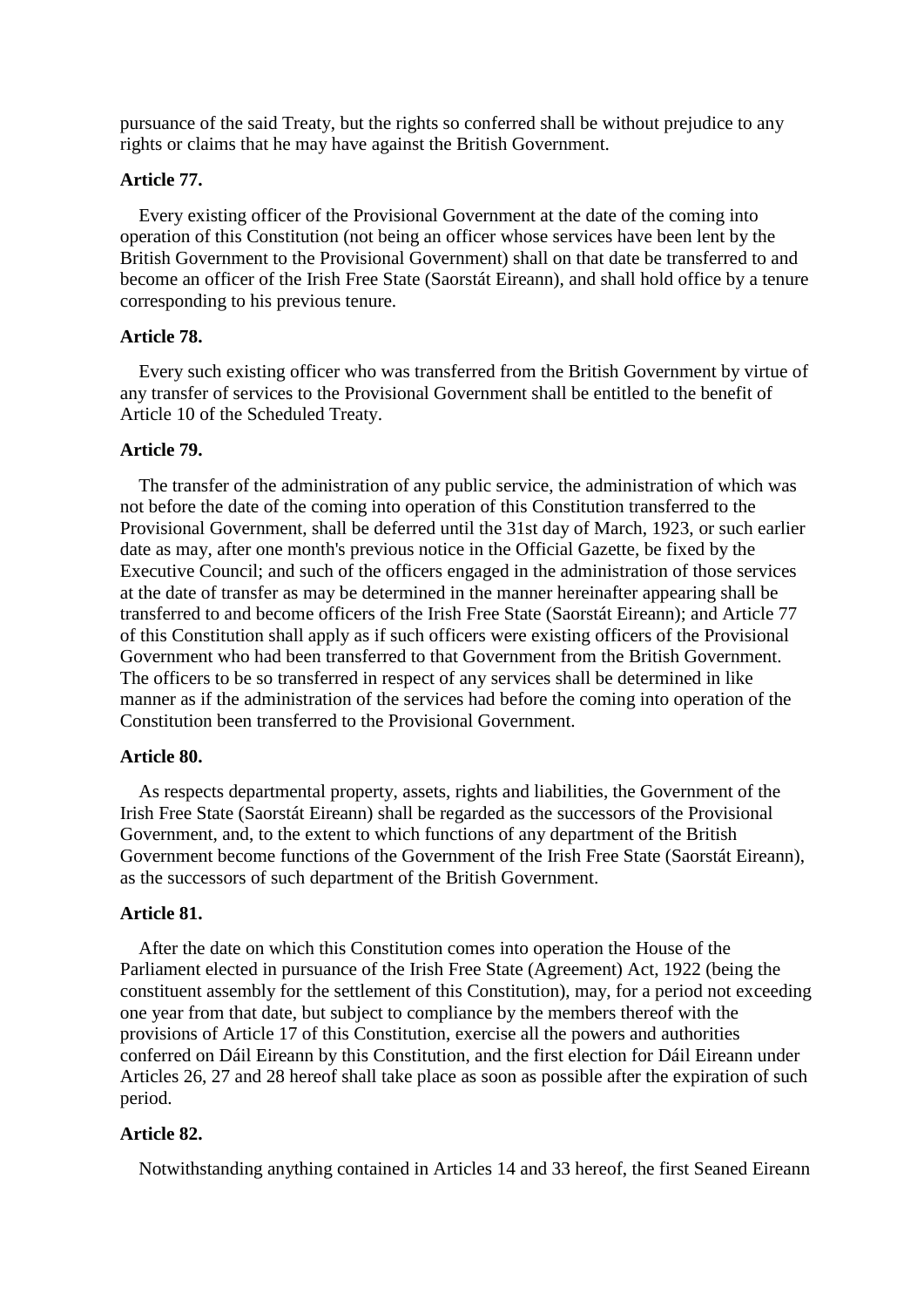shall be constituted immediately after the coming into operation of this Constitution in the manner following, that is to say:—

- (*a*) The first Seanad Eireann shall consist of sixty members, of whom thirty shall be elected and thirty shall be nominated.
- (*b*) The thirty nominated members of Seanad Eireann shall be nominated by the President of the Executive Council who shall, in making such nominations, have special regard to the providing of representation for groups or parties not then adequately represented in Dáil Eireann.
- (*c*) The thirty elected members of Seanad Eireann shall be elected by Dáil Eireann voting on principles of Proportional Representation.
- (*d*) Of the thirty nominated members, fifteen to be selected by lot shall hold office for the full period of twelve years, the remaining fifteen shall hold office for the period of six years.
- (*e*) Of the thirty elected members the first fifteen elected shall hold office for the period of nine years, the remaining fifteen shall hold office for the period of three years.
- (*f*) At the termination of the period of office of any such members, members shall be elected in their place in manner provided by Article 32 of this Constitution.
- (*g*) Casual vacancies shall be filled in manner provided by Article 34 of this **Constitution**

## **Article 83.**

The passing and adoption of this Constitution by the Constituent Assembly and the British Parliament shall be announced as soon as may be, and not later than the sixth day of December, Nineteen hundred and twenty-two, by Proclamation of His Majesty, and this Constitution shall come into operation on the issue of such Proclamation.

# **AN DARA SGEIDEAL DÁ DTAGARTAR THUAS.**

Second Schedule above referred to.

Airtiogail Chó-aontuithe do Chonnradh idir an Bhreatain Mhóir agus Eire.

(Articles of Agreement for a Treaty between Great Britain and Ireland).

1. Ireland shall have the same constitutional status in the Community of Nations known as the British Empire as the Dominion of Canada, the Commonwealth of Australia, the Dominion of New Zealand, and the Union of South Africa, with a Parliament having powers to make laws for the peace, order and good government of Ireland, and an Executive responsible to that Parliament, and shall be styled and known as the Irish Free State.

2. Subject to the provisions hereinafter set out the position of the Irish Free State in relation to the Imperial Parliament and Government and otherwise shall be that of the Dominion of Canada, and the law, practice and constitutional usage governing the relationship of the Crown or the representative of the Crown and of the Imperial Parliament to the Dominion of Canada shall govern their relationship to the Irish Free State.

3. The representative of the Crown in Ireland shall be appointed in like manner as the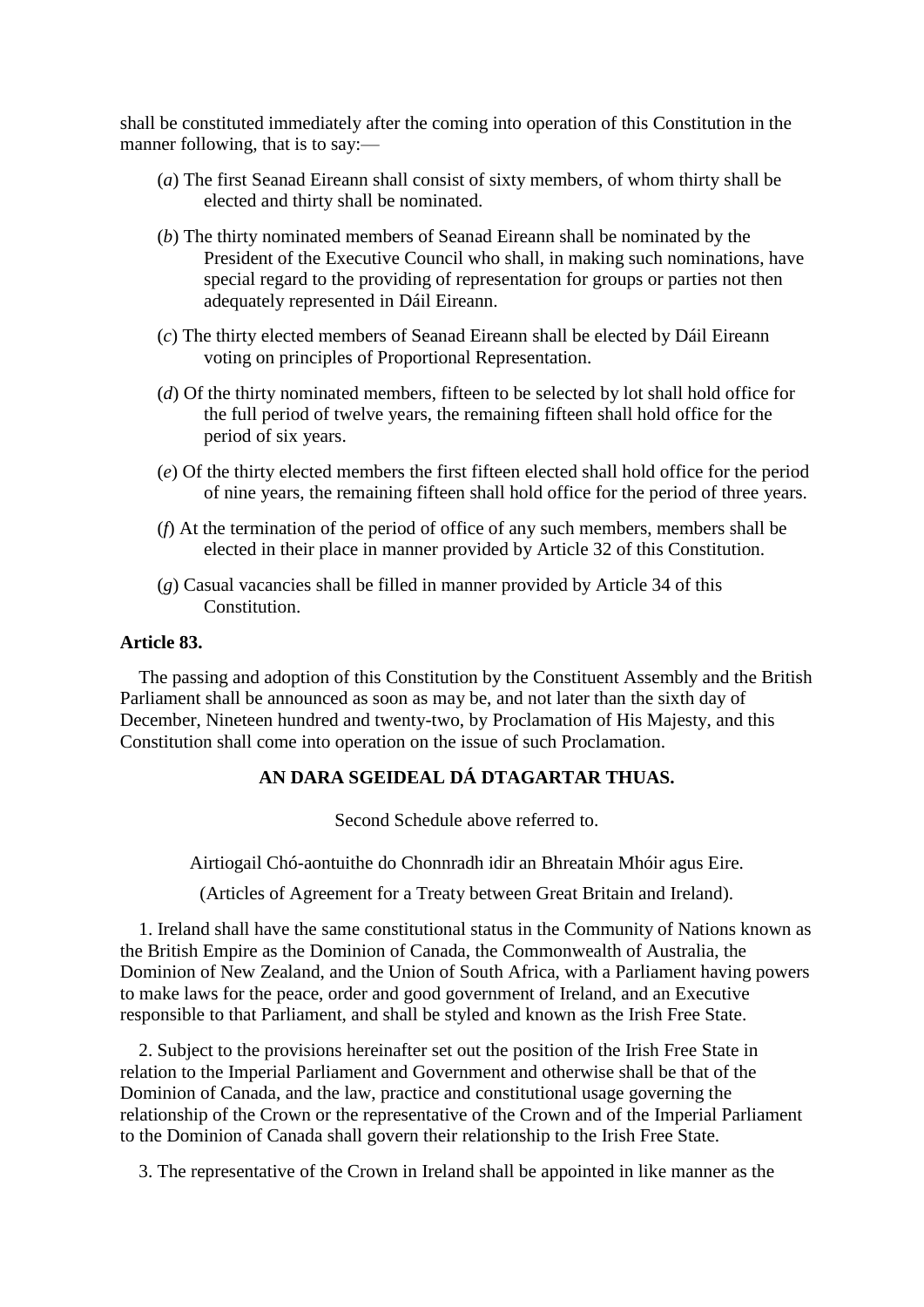Governor-General of Canada and in accordance with the practice observed in the making of such appointments.

4. The oath to be taken by Members of the Parliament of the Irish Free State shall be in the following form:—

I \_\_\_\_\_\_\_\_ do solemnly swear true faith and allegiance to the Constitution of the Irish Free State as by law established and that I will be faithful to H.M. King George V., his heirs and successors by law, in virtue of the common citizenship of Ireland with Great Britain and her adherence to and membership of the group of nations forming the British Commonwealth of Nations.

5. The Irish Free State shall assume liability for the service of the Public Debt of the United Kingdom as existing at the date hereof and towards the payment of war pensions as existing at that date in such proportion as may be fair and equitable, having regard to any just claims on the part of Ireland by way of set off or counter-claim, the amount of such sums being determined in default of agreement by the arbitration of one or more independent persons being citizens of the British Empire.

6. Until an arrangement has been made between the British and Irish Governments whereby the Irish Free State undertakes her own coastal defence, the defence by sea of Great Britain and Ireland shall be undertaken by His Majesty's Imperial Forces. But this shall not prevent the construction or maintenance by the Government of the Irish Free State of such vessels as are necessary for the protection of the Revenue or the Fisheries.

The foregoing provisions of this Article shall be reviewed at a Conference of Representatives of the British and Irish Governments to be held at the expiration of five years from the date hereof with a view to the undertaking by Ireland of a share in her own coastal defence.

7. The Government of the Irish Free State shall afford to His Majesty's Imperial Forces:—

- (*a*) In time of peace such harbour and other facilities as are indicated in the Annex hereto, or such other facilities as may from time to time be agreed between the British Government and the Government of the Irish Free State; and
- (*b*) In time of war or of strained relations with a Foreign Power such harbour and other facilities as the British Government may require for the purpose of such defence as aforesaid.

8. With a view to securing the observance of the principle of international limitation of armaments, if the Government of the Irish Free State establishes and maintains a military defence force, the establishments thereof shall not exceed in size such proportion of the military establishments maintained in Great Britain as that which the population of Ireland bears to the population of Great Britain.

9. The ports of Great Britain and the Irish Free State shall be freely open to the ships of the other country on payment of the customary port and other dues.

10. The Government of the Irish Free State agrees to pay fair compensation on terms not less favourable than those accorded by the Act of 1920 to judges, officials, members of Police Forces and other Public Servants who are discharged by it or who retire in consequence of the change of government effected in pursuance hereof.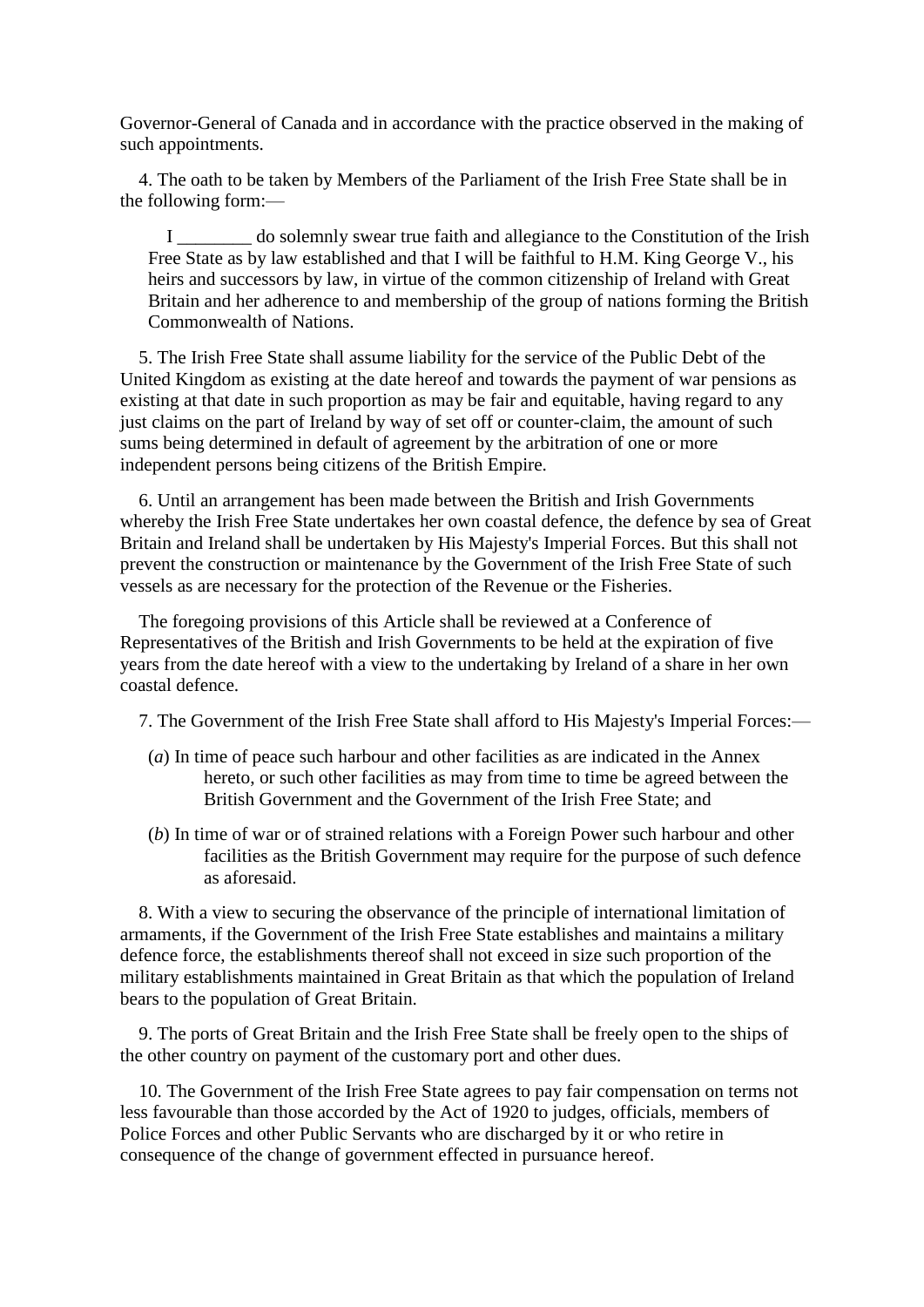Provided that this agreement shall not apply to members of the Auxiliary Police Force or to persons recruited in Great Britain for the Royal Irish Constabulary during the two years next preceding the date hereof. The British Government will assume responsibility for such compensation or pensions as may be payable to any of these excepted persons.

11. Until the expiration of one month from the passing of the Act of Parliament for the ratification of this instrument, the powers of the Parliament and the government of the Irish Free State shall not be exercisable as respects Northern Ireland and the provisions of the Government of Ireland Act, 1920, shall, so far as they relate to Northern Ireland, remain of full force and effect, and no election shall be held for the return of members to serve in the Parliament of the Irish Free State for constituencies in Northern Ireland, unless a resolution is passed by both Houses of the Parliament of Northern Ireland in favour of the holding of such elections before the end of the said month.

12. If before the expiration of the said month an address is presented to His Majesty by both Houses of the Parliament of Northern Ireland to that effect, the powers of the Parliament and Government of the Irish Free State shall no longer extend to Northern Ireland, and the provisions of the Government of Ireland Act, 1920, (including those relating to the Council of Ireland) shall, so far as they relate to Northern Ireland, continue to be of full force and effect, and this instrument shall have effect subject to the necessary modifications.

Provided that if such an address is so presented a Commission consisting of three persons, one to be appointed by the Government of the Irish Free State, one to be appointed by the Government of Northern Ireland and one, who shall be Chairman, to be appointed by the British Government shall determine in accordance with the wishes of the inhabitants, so far as may be compatible with economic and geographic conditions, the boundaries between Northern Ireland and the rest of Ireland, and for the purposes of the Government of Ireland Act, 1920, and of this instrument, the boundary of Northern Ireland shall be such as may be determined by such Commission.

13. For the purpose of the last foregoing article, the powers of the Parliament of Southern Ireland under the Government of Ireland Act, 1920, to elect members of the Council of Ireland shall after the Parliament of the Irish Free State is constituted be exercised by that Parliament.

14. After the expiration of the said month, if no such address as is mentioned in Article 12 hereof is presented, the Parliament and Government of Northern Ireland shall continue to exercise as respects Northern Ireland the powers conferred on them by the Government of Ireland Act, 1920, but the Parliament and Government of the Irish Free State shall in Northern Ireland have in relation to matters in respect of which the Parliament of Northern Ireland has not power to make laws under that Act (including matters which under the said Act are within the jurisdiction of the Council of Ireland) the same powers as in the rest of Ireland subject to such other provisions as may be agreed in manner hereinafter appearing.

15. At any time after the date hereof the Government of Northern Ireland and the provisional Government of Southern Ireland hereinafter constituted may meet for the purpose of discussing the provisions subject to which the last foregoing article is to operate in the event of no such address as is therein mentioned being presented, and those provisions may include:—

(*a*) Safeguards with regard to patronage in Northern Ireland;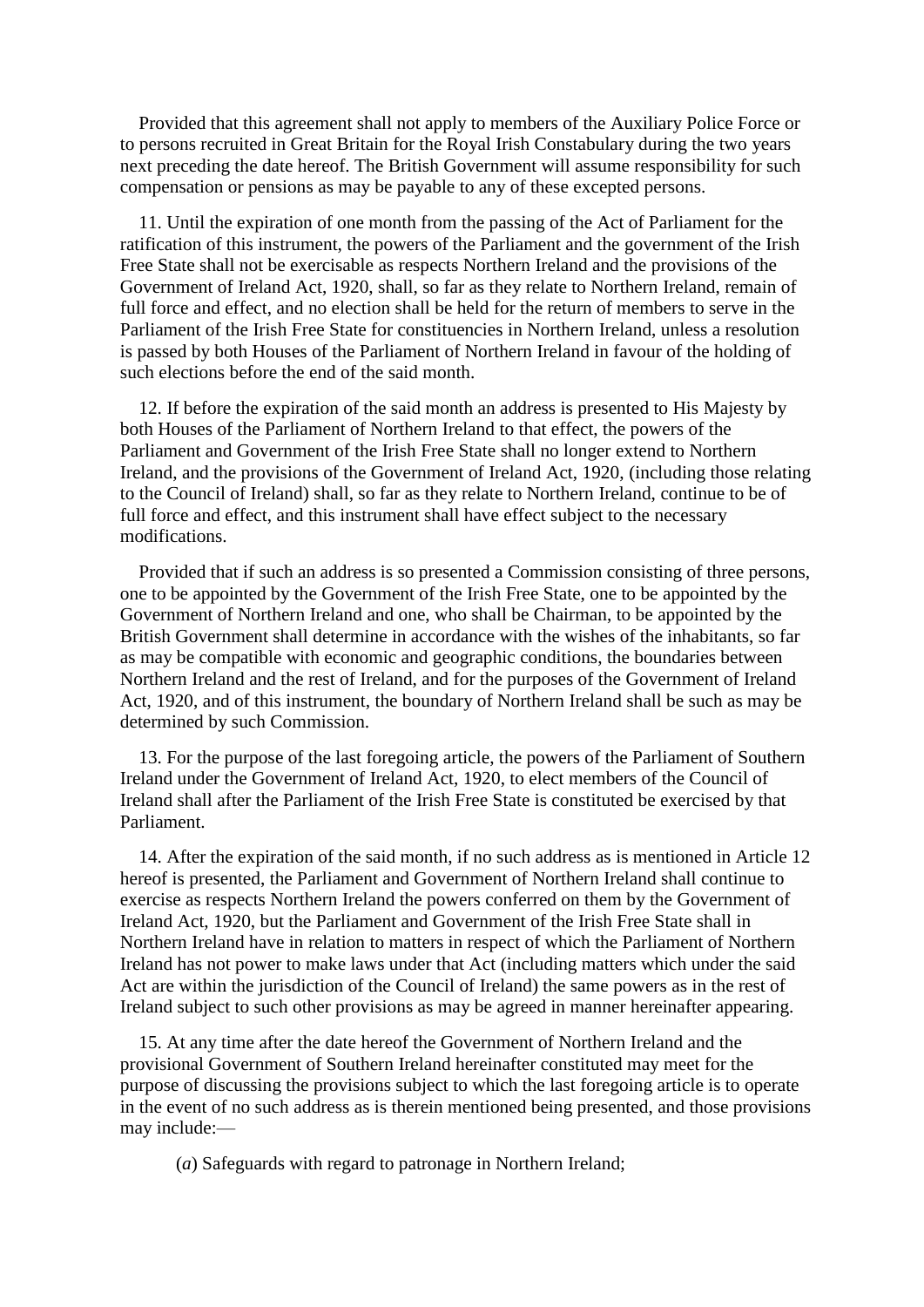- (*b*) Safeguards with regard to the collection of revenue in Northern Ireland;
- (*c*) Safeguards with regard to import and export duties affecting the trade or industry of Northern Ireland;
- (*d*) Safeguards for minorities in Northern Ireland;
- (*e*) The settlement of the financial relations between Northern Ireland and the Irish Free State.
- (*f*) The establishment and powers of a local militia in Northern Ireland and the relation of the Defence Forces of the Irish Free State and of Northern Ireland respectively;

and if at any such meeting provisions are agreed to, the same shall have effect as if they were included amongst the provisions subject to which the Powers of the Parliament and Government of the Irish Free State are to be exercisable in Northern Ireland under Article 14 hereof.

16. Neither the Parliament of the Irish Free State nor the Parliament of Northern Ireland shall make any law so as either directly or indirectly to endow any religion or prohibit or restrict the free exercise thereof or give any preference or impose any disability on account of religious belief or religious status or affect prejudicially the right of any child to attend a school receiving public money without attending the religious instruction at the school or make any discrimination as respects state aid between schools under the management of different religious denominations or divert from any religious denomination or any educational institution any of its property except for public utility purposes and on payment of compensation.

17. By way of provisional arrangement for the administration of Southern Ireland during the interval which must elapse between the date hereof and the constitution of a Parliament and Government of the Irish Free State in accordance therewith, steps shall be taken forthwith for summoning a meeting of members of Parliament elected for constituencies in Southern Ireland since the passing of the Government of Ireland Act, 1920, and for constituting a provisional Government, and the British Government shall take the steps necessary to transfer to such provisional Government the powers and machinery requisite for the discharge of its duties, provided that every member of such provisional Government shall have signified in writing his or her acceptance of this instrument But this arrangement shall not continue in force beyond the expiration of twelve months from the date hereof.

18. This instrument shall be submitted forthwith by His Majesty's Government for the approval of Parliament and by the Irish signatories to a meeting summoned for the purpose of the members elected to sit in the House of Commons of Southern Ireland, and if approved shall be ratified by the necessary legislation.

On behalf of the British Delegation. On behalf of the Irish Delegation.

AUSTEN CHAMBERLAIN. (Arthur Griffith).

(*Signed*) (*Signed*) D. LLOYD GEORGE. ART O GRÍOBHTHA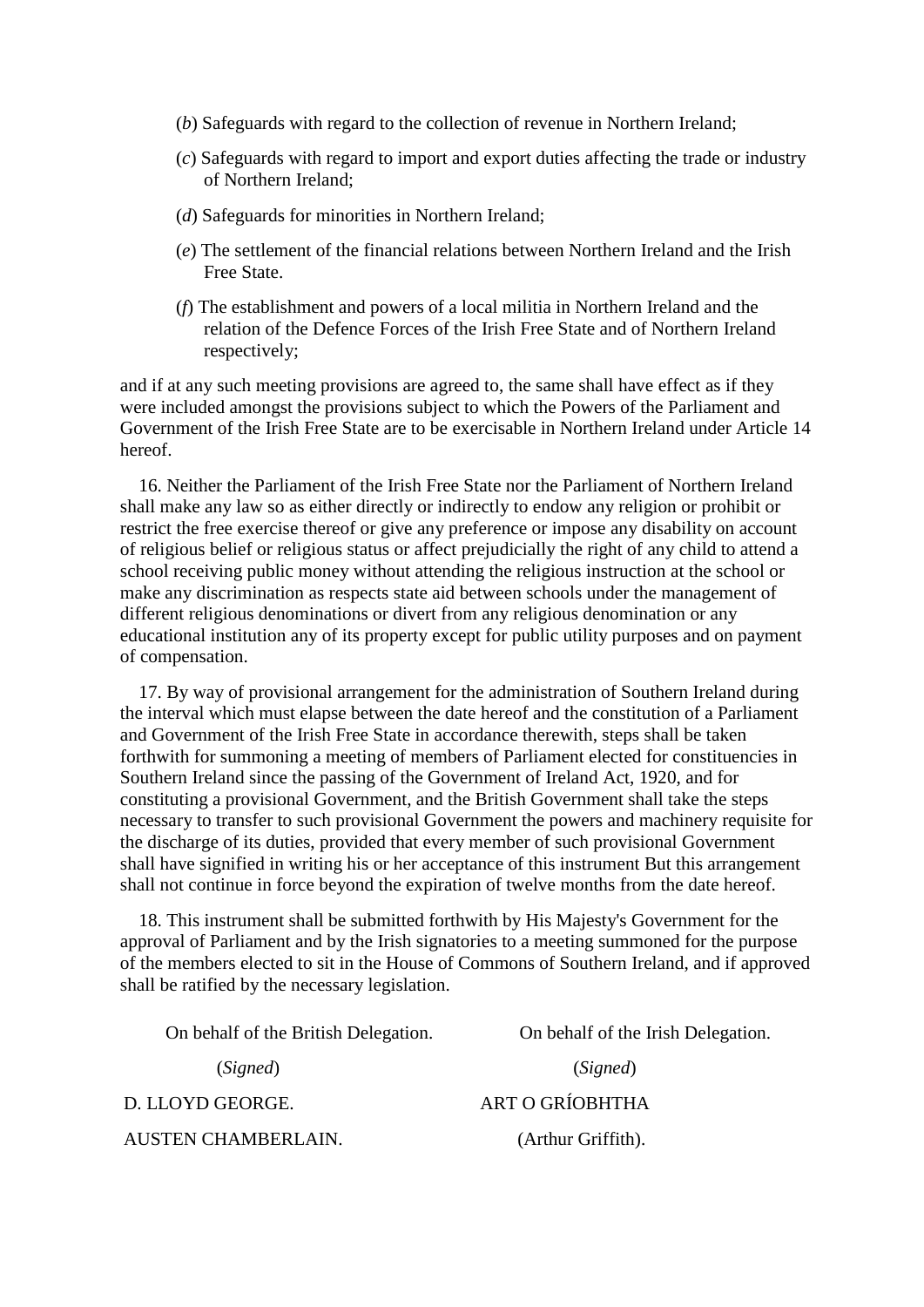WINSTON S. CHURCHILL. RIOBÁRD BARTÚN. L. WORTHINGTON-EVANS. EUDHMONN S. O'DÚGÁIN. HAMAR GREENWOOD. SEÓRSA GHABHÁIN UÍ

BIRKENHEAD. MÍCHEÁL O COILEÁIN. GORDON HEWART. THE CONFIDENTIAL STATE OF THE CORDON HEWART.

December 6, 1921.

## ANNEX.

1. The following are the specific facilities required.

# DOCKYARD PORT AT BEREHAVEN.

(*a*) Admiralty property and rights to be retained as at the date hereof. Harbour defences to remain in charge of British care and maintenance parties.

## QUEENSTOWN.

(*b*) Harbour defences to remain in charge of British care and maintenance parties. Certain mooring buoys to be retained for use of His Majesty's ships.

## BELFAST LOUGH.

(*c*) Harbour defences to remain in charge of British care and maintenance parties.

## LOUGH SWILLY.

(*d*) Harbour defences to remain in charge of British care and maintenance parties.

# AVIATION.

(*e*) Facilities in the neighbourhood of the above Ports for coastal defence by air.

## OIL FUEL STORAGE.

(*f*) Haulbowline **}** To be offered for sale to commercial companies under guarantee that purchasers shall maintain a certain mininum stock for Admiralty purposes. Rathmullen

2. A Convention shall be made between the British Government and the Government of the Irish Free State to give effect to the following conditions:—

(*a*) That submarine cables shall not be landed or wireless stations for